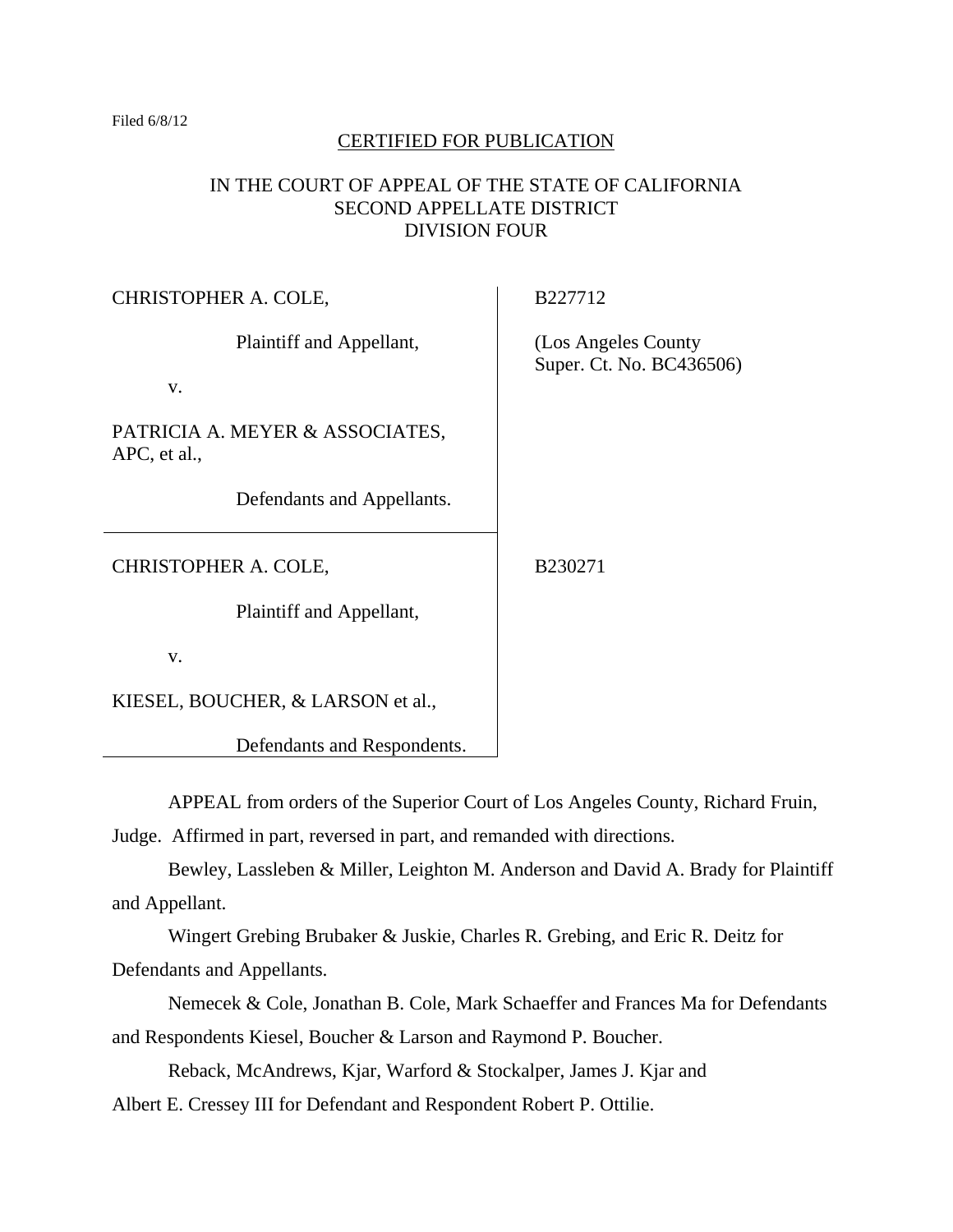This case involves causes of action for malicious prosecution and defamation against attorneys of record in a prior case. As to the causes of action for malicious prosecution, we hold, among other things, that the attorneys' anti- $SLAPP<sup>1</sup>$  special motions to strike (Code Civ. Proc., § 425.16.) were improperly granted, and that attorneys who appear on all of the pleadings and papers filed for the plaintiffs in the underlying case cannot avoid liability for malicious prosecution merely by showing that they took a passive role in that case as standby counsel who would try the case in the event it went to trial.

Christopher A. Cole filed a complaint for malicious prosecution and defamation against the following defendants: Patricia A. Meyer & Associates, APC (formerly known as Aguirre & Meyer, hereafter Meyer & Associates), Patricia A. Meyer and Michael Aguirre (collectively the Meyer defendants); Kiesel, Boucher, & Larson, and Raymond P. Boucher (collectively the Boucher defendants); and Robert P. Ottilie. Defendants were the attorneys of record for the plaintiffs in a prior shareholder action against Cole and other directors of Peregrine Systems, Inc. (Peregrine), a software company that declared bankruptcy after engaging in massive accounting fraud.

The trial court granted the anti-SLAPP motions by the Boucher defendants and Ottilie to strike Cole's complaint. The court denied the Meyer defendants' anti-SLAPP motion, except as to the defamation claim against Aguirre. Cole appeals the striking of his malicious prosecution claims against the Boucher defendants and Ottilie. The Meyer defendants cross-appeal from the partial denial of their anti-SLAPP motion.

We find that Cole has shown the requisite likelihood that he will prevail on his malicious prosecution claims against all defendants, and on his defamation claim against Meyer and Meyer & Associates. We reverse the court's September 9, 2010 order to the extent it struck the malicious prosecution claims against the Boucher defendants and

<sup>&</sup>lt;sup>1</sup> "SLAPP is an acronym for 'strategic lawsuit against public participation." (*Jarrow Formulas, Inc. v. LaMarche* (2003) 31 Cal.4th 728, 732, fn. 1 (*Jarrow*).)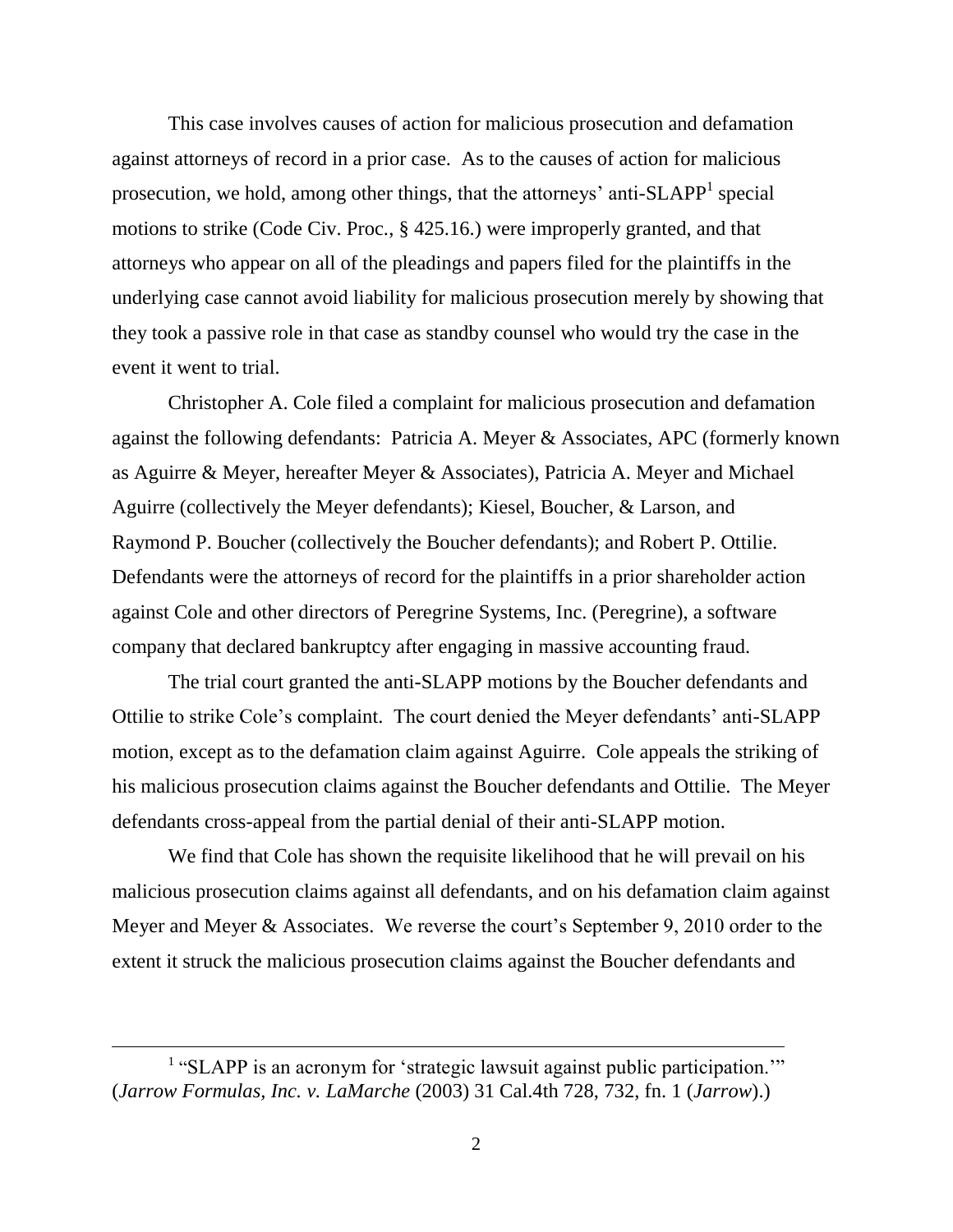Ottilie and awarded Ottilie attorney fees and costs. We affirm the order in all other respects.

Cole also appeals from the separate order awarding the Boucher defendants attorney fees and costs for their anti-SLAPP motion. We reverse this award and remand the matter for further proceedings consistent with this opinion.

# **FACTUAL AND PROCEDURAL SUMMARY**

Cole founded Peregrine in San Diego, California, in 1981. $^2$  Throughout the 1980's, he held management positions and served as the company's president before resigning in 1989. His subsequent involvement with the company was largely as a shareholder and outside director.

Peregrine became a publicly traded company in 1997. Some of its revenue growth was due to software sales to resellers, known as "channel sales." In 1999, the company began recognizing revenue at the time of the original sale to a reseller, known as a "sale" in" to the channel, rather than at the time of sale to the end user, known as a "sale through" the channel. It improperly recognized revenue from sales into a channel without an end user's firm commitment to buy or with side agreements. These and other contingencies made revenue collection highly uncertain. To cover uncollectible receivables, the company sold them to banks with recourse and disguised large write offs as acquisition costs. It also engaged in inflated "barter transactions" with other software companies, structured so that both companies could recognize revenue.

After improper transactions came to light in 2002, the Peregrine board of directors commissioned an independent investigation into the company's practices. The

 $2^2$  The trial court overruled defendants' general objections to the comprehensive declarations of Cole and his attorney, and it sustained only some of the many evidentiary objections to specific portions of these declarations. No party has challenged these evidentiary rulings on appeal. To the extent that we rely on the two declarations, we draw only on statements of fact to which specific objections were either overruled or not made at all.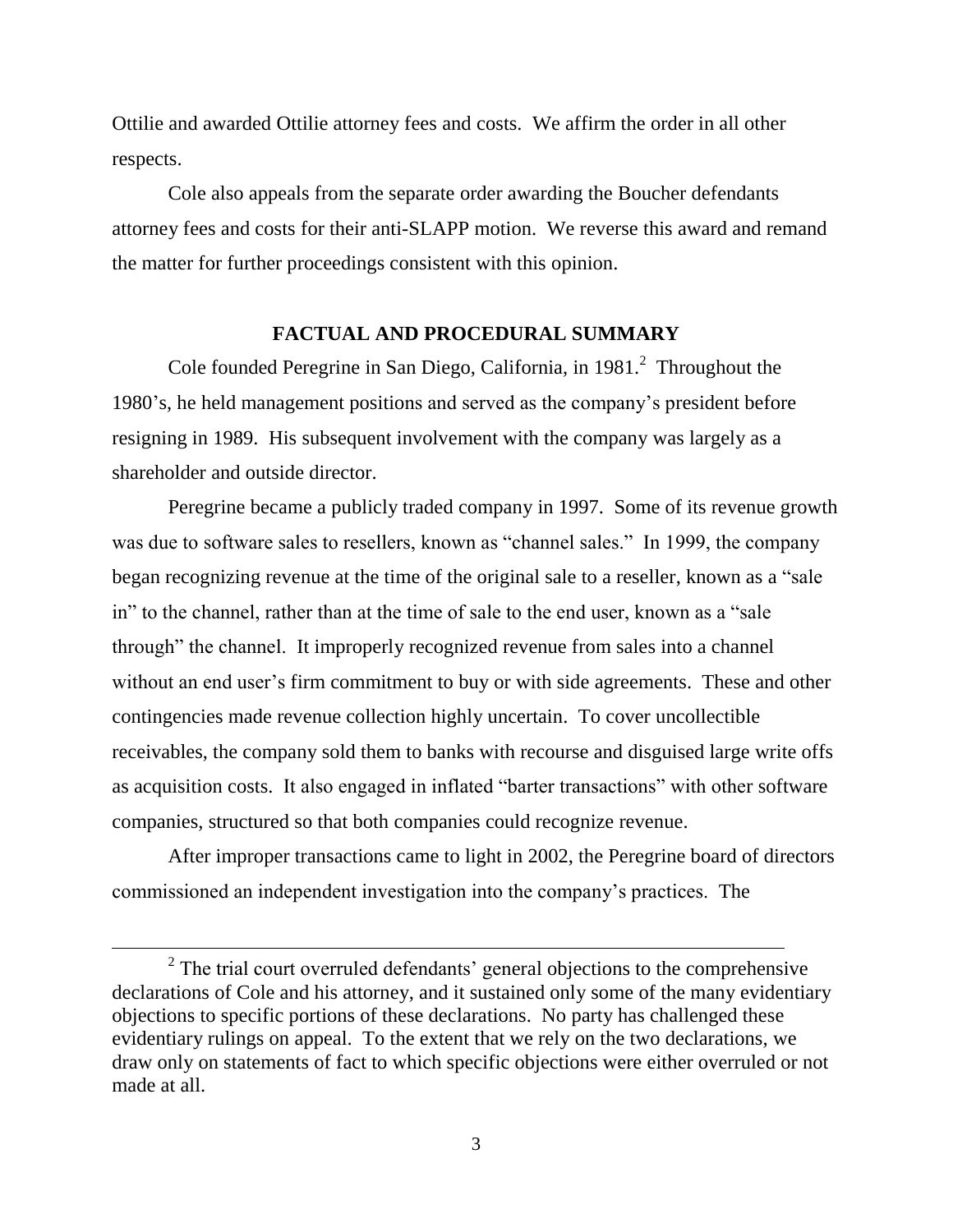investigation resulted in a report by the law firm Latham & Watkins (the Latham report). This report was based on approximately 86 interviews, 897,000 e-mail messages generated between 1996 and 2002, and analysis of 170 suspect transactions. The Latham report found no evidence that the outside directors knew of management's improper business and accounting practices. It also found that Cole had sold Peregrine stock whenever trading was allowed in order to fund his other software startup companies. During the investigation, Peregrine announced that it would restate its earnings since 2000. It then filed for bankruptcy and in 2005 was acquired by Hewlett-Packard.

In 2003, defendants sued Cole and other Peregrine directors on behalf of individual Peregrine shareholders. The action was filed in San Diego County Superior Court. The first amended complaint was the first charging pleading actually served on Cole. It included eight common law and statutory fraud and fraud-related causes of action: fraud and deceit by active concealment, fraud and deceit based upon omission and misrepresentations of material facts, violations of the Corporate Securities Law of 1968 (Corp. Code, § 25000 et seq.), aiding and abetting, and conspiracy. Four causes of action were for negligent misrepresentation, breach of fiduciary duty, aiding and abetting that breach, and violation of the Unfair Competition Law (Bus. & Prof. Code, § 17200 et seq.). The same twelve state law causes of action were carried over into subsequent amendments of the complaint.<sup>3</sup>

The first amended complaint alleged that Cole was actively involved in the day-today operations of Peregrine and advised management about the company's operations; he set aggressive financial goals for the company by encouraging false or misleading revenue recognition reporting; he attended 38 board meetings from 1999 through 2002, at which false or misleading revenue recognition was discussed; and in the same period, he sold 1.2 million shares of stock for a total of over \$28.8 million, thus becoming one of the principal beneficiaries of the fraud. In 2004, the second amended complaint expanded these allegations in several directions: it alleged that the board of directors encouraged

 $3$  The original complaint and the third amended complaint are not in the record.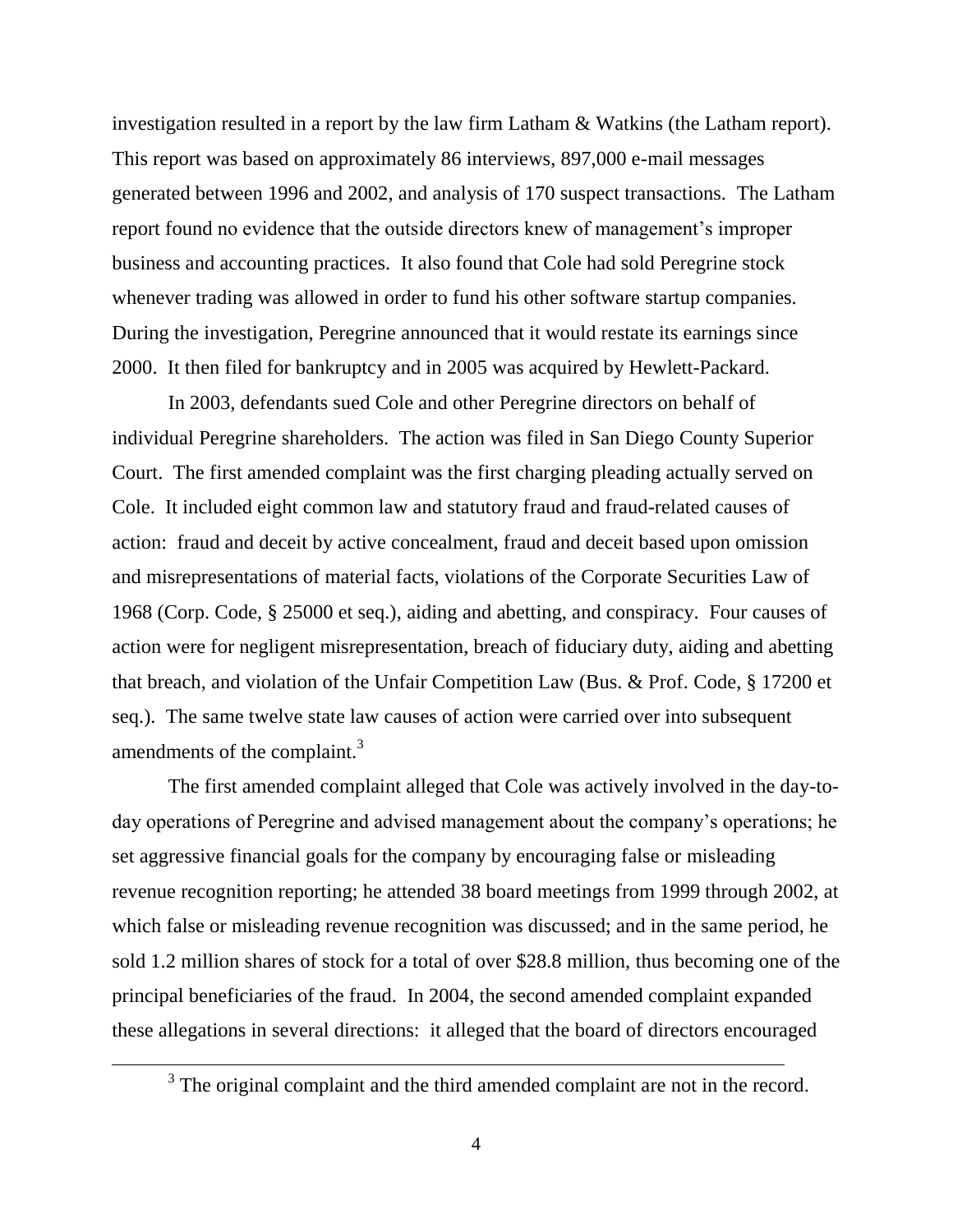channel sales in 1997, approved a sell-in rather than sell-through recognition of revenue from such sales in April 1999, and was aware of the increase of unsold inventory in the channel in October 1999. Cole was alleged to have been instrumental in developing Peregrine's business model and in establishing its revenue recognition policy. He was alleged to have shredded materials distributed at board meetings and approved "doctoring" the minutes to eliminate any incriminating information. Cole was specifically alleged to have engaged in insider trading with respect to Peregrine's acquisition of the Harbinger Corporation in April 2000 and the Department of Justice's investigation of Peregrine's business partner Critical Path in February 2002.

The fourth amended complaint, filed at the end of 2005, restated these allegations against Cole without a significant substantive change. Since Aguirre had left private practice, his name did not appear on this complaint or subsequent filings, and his former law firm appeared under the name Meyer & Associates. Cole's motion for summary judgment was tentatively granted in 2006, but a final decision did not issue until the end of 2007 because the matter was repeatedly continued upon the request of the plaintiffs' attorneys. The court concluded that the plaintiffs had failed to raise a triable issue of material fact that, between 1999 and 2001, Cole knew of the fraud at Peregrine, had dayto-day control over its operations, or had a special relationship with the company. In ruling on the motion, the court specifically rejected as irrelevant the declarations of two former Peregrine employees who claimed Cole engaged in dishonest business practices when he managed Peregrine in the 1980's.

The summary judgment in favor of Cole and two other outside directors was affirmed in *Bains v. Moores* (2009) 172 Cal.App.4th 445 (*Bains*). The appellate court concluded that the plaintiffs had failed to raise a genuine issue of material fact on any fraud or fraud-related claim. (*Id*. at p. 454.) Specifically, the court found that Cole's sale of stock in February 2000 was not suspicious and therefore was not evidence of scienter for the purpose of establishing fraud. (*Id*. at pp. 464–465.) The court found that, at most, the plaintiffs had shown the Peregrine board of directors had been advised about concerns over the company's prospects and its method of recognizing revenue for channel sales,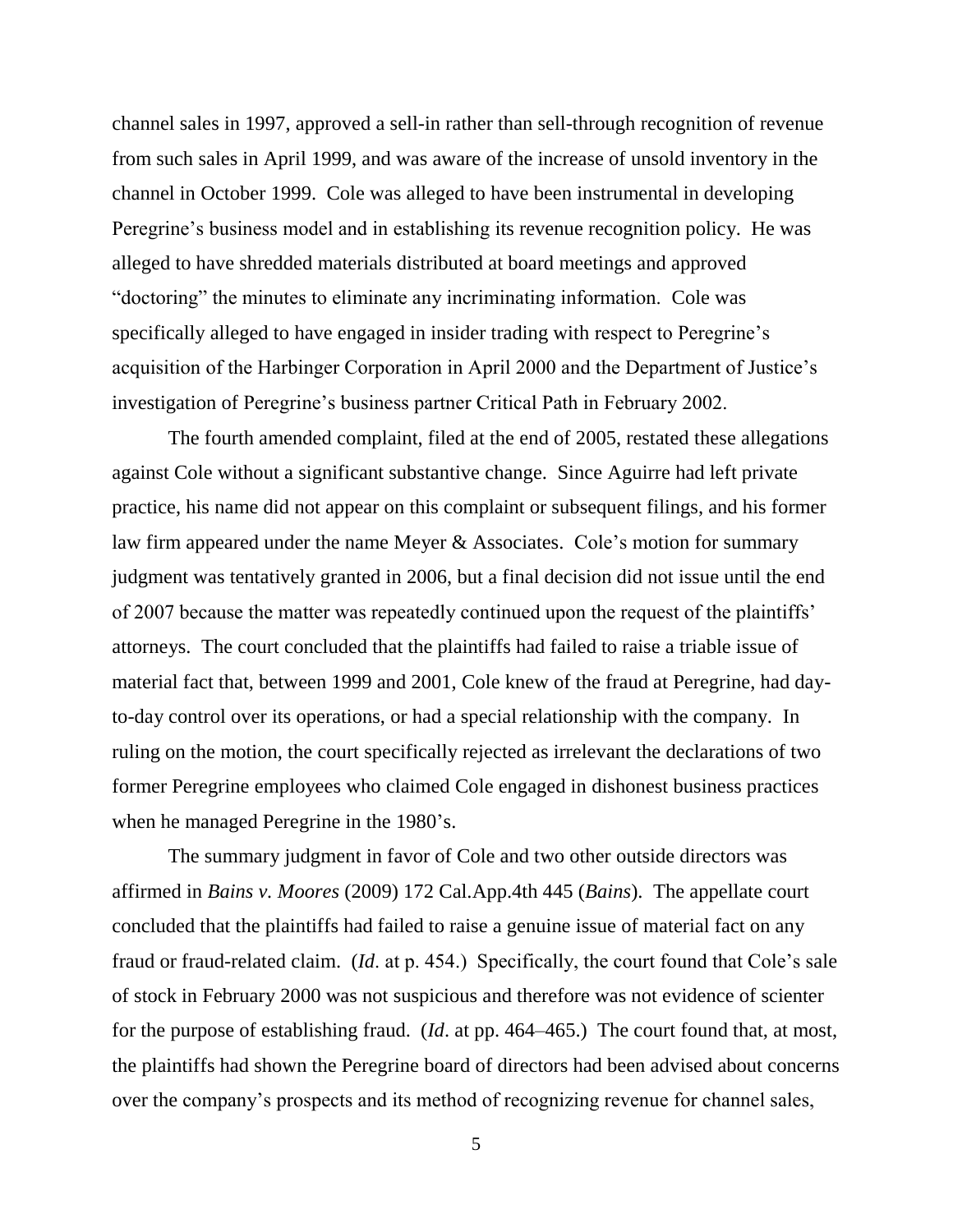but not of any discrete piece of information material to the company's share price. (*Id*. at p. 461.) The court noted that even the plaintiffs' expert did not conclude the outside directors knew of the fraud at Peregrine. (*Id*. at p. 468.) The court deemed speculative the plaintiffs' argument that they had been hampered in discovery because 28 key witnesses had exercised their privilege against self-incrimination. (*Id*. at pp. 480, 486.)

In April 2010, Cole sued the attorneys of record in *Bains* for malicious prosecution and defamation. On September 9, 2010, the trial court granted the Boucher defendants' and Ottilie's anti-SLAPP motions based on their representation that they did not participate in *Bains*, having been associated in the case only for purposes of trial. The court denied Cole's request for limited discovery into these defendants' actual participation in the case. It granted the motion to strike the defamation claim as to the Boucher defendants, Ottilie, and Aguirre because they were not liable for the posting of the fourth amended complaint on the website of Meyer & Associates, where it could be accessed even after *Bains* was no longer pending. The court ruled that the Boucher defendants and Ottilie were entitled to attorney fees for their anti-SLAPP motions and awarded Ottilie \$7,895 in fees. The court concluded that Cole was likely to prevail on his malicious prosecution claim against the Meyer defendants (including Aguirre). Cole timely appealed and the Meyer defendants cross-appealed.

On November 15, 2010, the court granted the Boucher defendants' and Aguirre's motions for attorney fees and costs. Cole submitted on the court's tentative award of fees and costs to Aguirre, which was limited to the defamation claim. Cole then noticed an appeal from the minute order. The signed order awarding attorney fees to the Boucher defendants was filed on November 22, 2010.

## **DISCUSSION**

I

Code of Civil Procedure section 425.16 provides that a cause of action arising from a defendant's act in furtherance of a constitutionally protected right of free speech may be stricken unless the plaintiff is likely to prevail on the merits. (Code Civ. Proc.,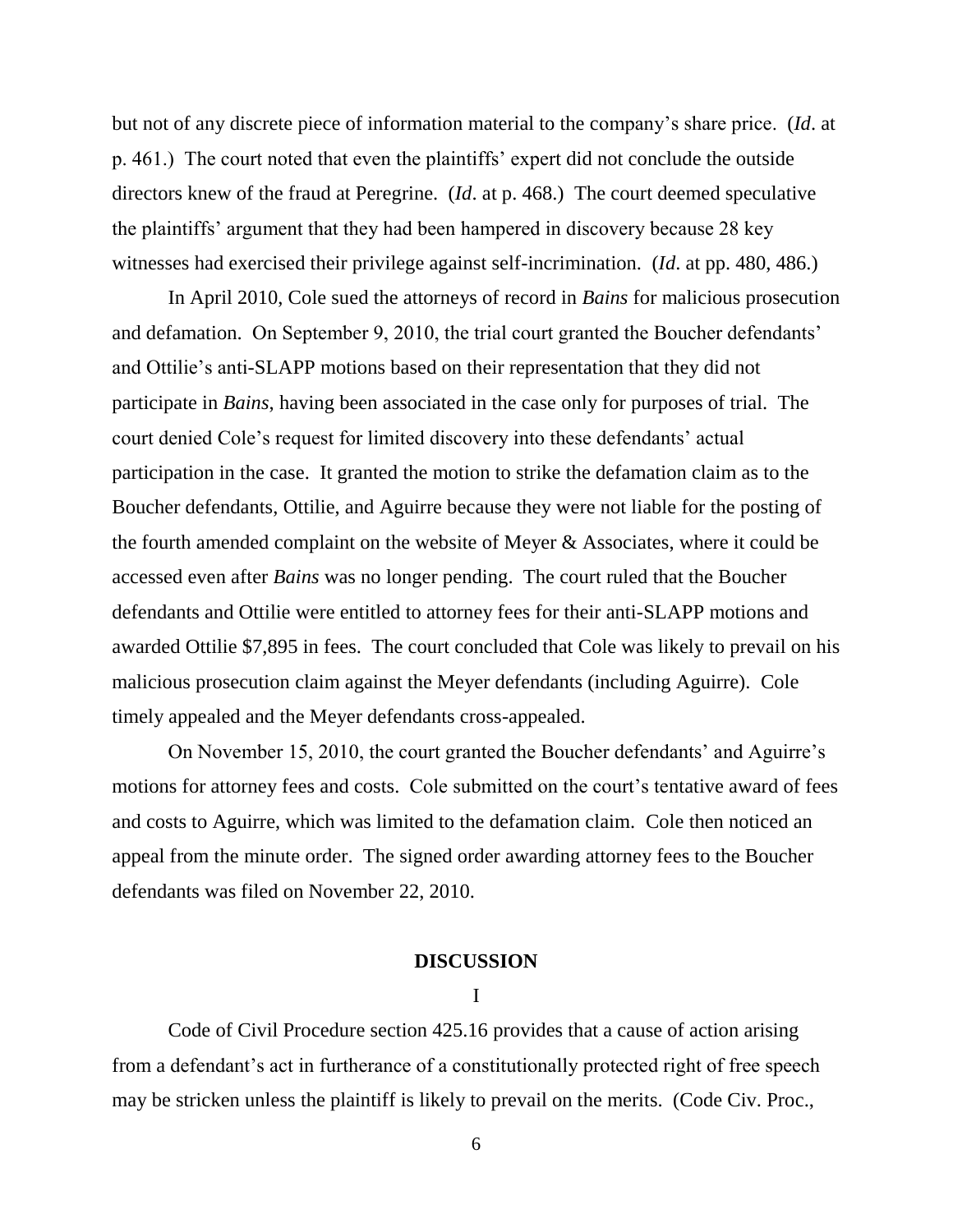§ 425.16, subd. (b)(1).) The analysis of an anti-SLAPP motion under this section is twofold: the trial court decides first "whether the defendant has made a threshold showing that the challenged cause of action is one arising from protected activity. . . . If the court finds such a showing has been made, it then determines whether the plaintiff has demonstrated a probability of prevailing on the claim.' [Citation.]" (*Jarrow*, *supra*, 31 Cal.4th at 733.)

To meet his burden, the plaintiff ""must demonstrate that the complaint is both legally sufficient and supported by a sufficient prima facie showing of facts to sustain a favorable judgment if the evidence submitted by the plaintiff is credited.' [Citations.] In deciding the question of potential merit, the trial court considers the pleadings and evidentiary submissions of both the plaintiff and the defendant [citation]; though the court does not *weigh* the credibility or comparative probative strength of competing evidence, it should grant the motion if, as a matter of law, the defendant's evidence supporting the motion defeats the plaintiff's attempt to establish evidentiary support for the claim. [Citation.]" (*Wilson v. Parker, Covert & Chidester* (2002) 28 Cal.4th 811, 821 [Italics omitted.], superseded by statute on other grounds as noted in *Hutton v. Hafif* (2007) 150 Cal.App.4th 527, 547.)

We review an order granting an anti-SLAPP motion de novo, applying the same two-step procedure as the trial court. (*Alpha & Omega Development, LP v. Whillock Contracting, Inc.* (2011) 200 Cal.App.4th 656, 663.) We look at the pleadings and declarations, accepting as true the evidence that favors the plaintiff and evaluating the defendant's evidence "only to determine if it has defeated that submitted by the plaintiff as a matter of law.' [Citation.]" (*Soukup v. Law Offices of Herbert Hafif* (2006) 39 Cal.4th 260, 269, fn. 3 (*Soukup*).) The plaintiff's cause of action needs to have only "minimal merit' [citation]" to survive an anti-SLAPP motion. (*Id.* at p. 291.)

II

Cole concedes that a cause of action for malicious prosecution is subject to an anti-SLAPP motion. (See *Jarrow*, *supra*, 31 Cal.4th at p. 735.) His complaint contains two such causes of action: one based on the filing of the *Bains* case and another based on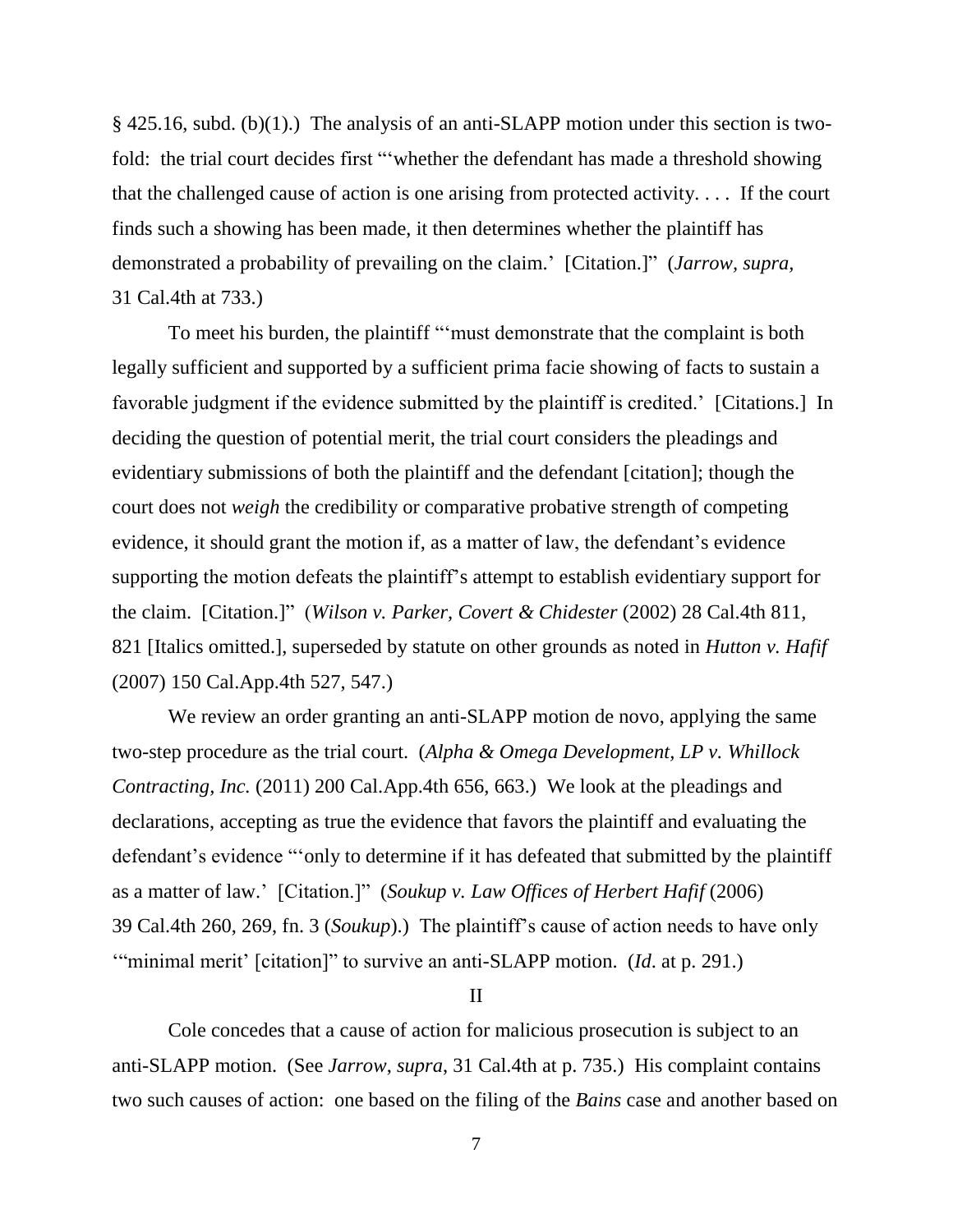the plaintiffs' opposition to his summary judgment motion in *Bains*. The question is whether he has made a prima facie evidentiary showing of a probability of prevailing on one or both of these causes of action.

To prevail, Cole must demonstrate that, as to him, the *Bains* case "(1) was commenced by or at the direction of the defendant[s] and was pursued to a legal termination favorable to [Cole]; (2) was brought without probable cause; and (3) was initiated with malice. [Citation.]" (*Soukup*, *supra*, 39 Cal.4th at p. 292.) He also may prevail by showing that defendants maliciously continued to prosecute the case against him, in the trial court and on appeal, without probable cause. (*Zamos v. Stroud* (2004) 32 Cal.4th 958, 969, 973 (*Zamos*).)

There is no dispute that *Bains* was favorably terminated as to Cole, but the Meyer defendants have cross-appealed from the trial court's finding that they instituted and continued to prosecute the case against Cole without probable cause and with malice. The Boucher defendants and Ottilie argue they cannot be liable for malicious prosecution because they did not take an active part in *Bains* and reasonably relied on the Meyer defendants' decision to sue Cole. We conclude that Cole has shown the requisite likelihood of prevailing on his malicious prosecution claims against all defendants.

#### *A. Probable Cause*

Probable cause exists when a lawsuit is based on facts reasonably believed to be true, and all asserted theories are legally tenable under the known facts. (*Soukup*, *supra*, 39 Cal.4th at p. 292.) Thus, Cole may prevail by making a prima facie showing that any one of the theories in *Bains* was legally untenable or based on facts not reasonably believed to be true. (See *ibid*.) This objective standard of review is similar to the standard for determining whether a lawsuit is frivolous: whether "any reasonable" attorney would have thought the claim tenable.‖ (*Sheldon Appel Co. v. Albert & Oliker*  (1989) 47 Cal.3d 863, 885–886 (*Sheldon Appel*).)

The parties' dispute focuses on the fraud and fraud-related claims in *Bains*. Specifically, the parties disagree whether the attorneys in that case had probable cause to believe that Cole knew of, encouraged, or participated in the fraud at Peregrine. A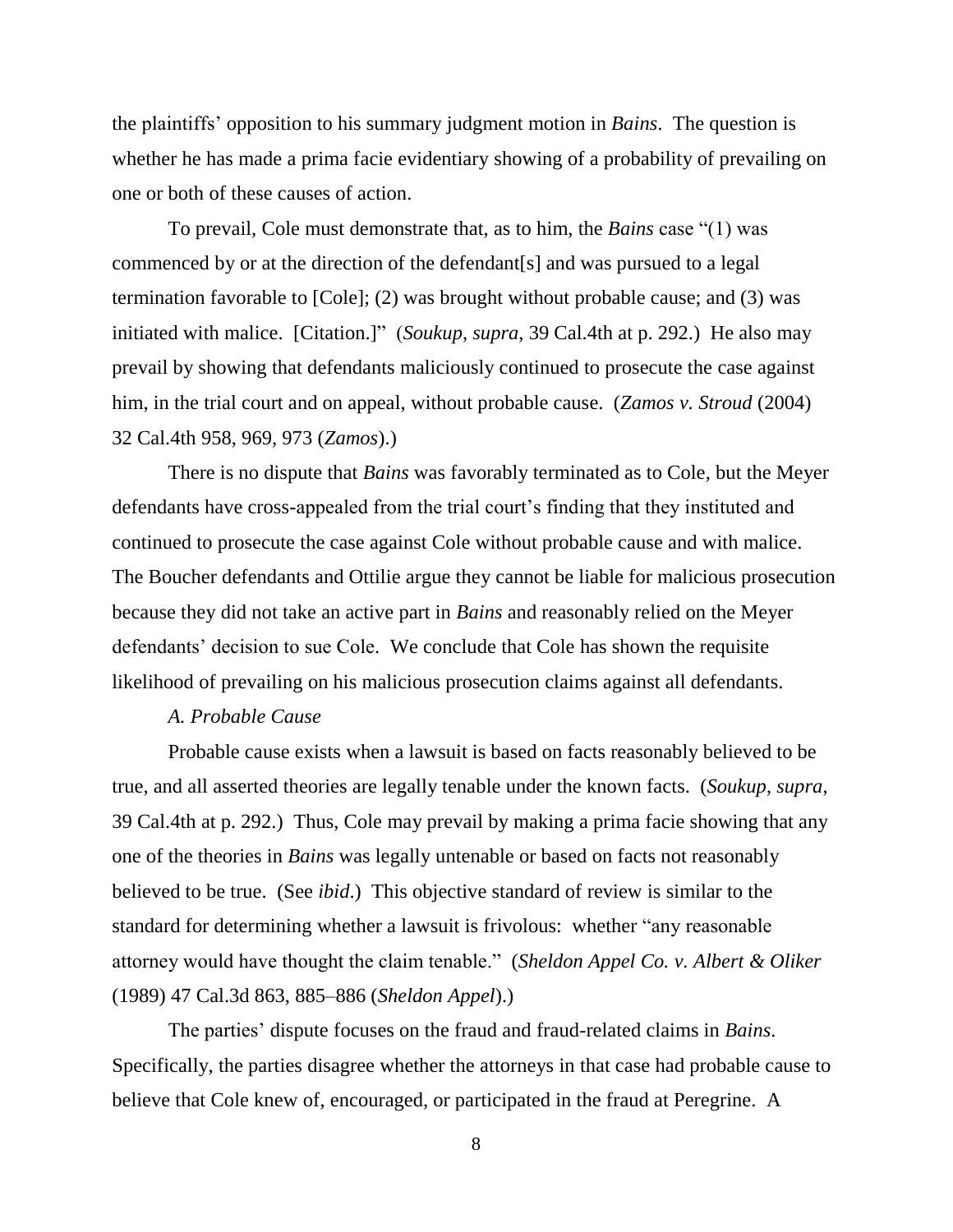common law fraud cause of action requires: ""(a) misrepresentation (false representation, concealment or nondisclosure); (b) knowledge of falsity (or 'scienter'); (c) intent to defraud, i.e., to induce reliance; (d) justifiable reliance; and (e) resulting damage."' [Citations.]" (*Philipson & Simon v. Gulsvig* (2007) 154 Cal.App.4th 347, 363.) Scienter also is necessary for liability under Corporations Code sections 25400 and 25500, which together require "an intent to defraud through a knowingly false statement" designed to manipulate the securities markets. (*California Amplifier, Inc. v. RLI Ins. Co.* (2001) 94 Cal.App.4th 102, 108, 112.) Actual knowledge and concurrence in a planned tortious scheme are required for civil conspiracy. (*Berg & Berg Enterprises, LLC v. Sherwood Partners, Inc.* (2005) 131 Cal.App.4th 802, 823.) Aiding and abetting a tort requires knowingly assisting the wrongful act. (*Id*. at p. 823, fn. 10.)

In both *Bains* and this case, Cole has maintained that he was sued only because he attended board meetings and sold stock during the relevant period, and the specific allegations of fraud against him were concocted in bad faith to take the case against him past the demurrer stage. The Meyer defendants' declarations in support of the anti-SLAPP motions indicate that, indeed, there was no direct evidence of Cole's involvement in Peregrine's fraudulent operation, and the allegations against him were strictly circumstantial. Evidence is not insufficient merely because it is circumstantial. The question is whether it was sufficient in this case.

Meyer, the lead attorney in *Bains*, explains that "Cole was named a defendant in *Bains* because of his long-standing role as a founder, officer and director of Peregrine; his intimate knowledge of the company's operations; his attendance at a critical meeting of the Peregrine board of directors in April of 1999; his approval of erroneous, false and fraudulent reports as a member of the company's board of directors; and the suspicious timing of his sale of large blocks of Peregrine stock before the public disclosure of negative financial results for the corporation." Both Mayer and Aguirre conclusorily declare that they relied on "the reasonable inferences" drawn from "information acquired through investigation and discovery.‖ Their declarations fail to demonstrate that the fraud allegations against Cole were supported by probable cause at any time. They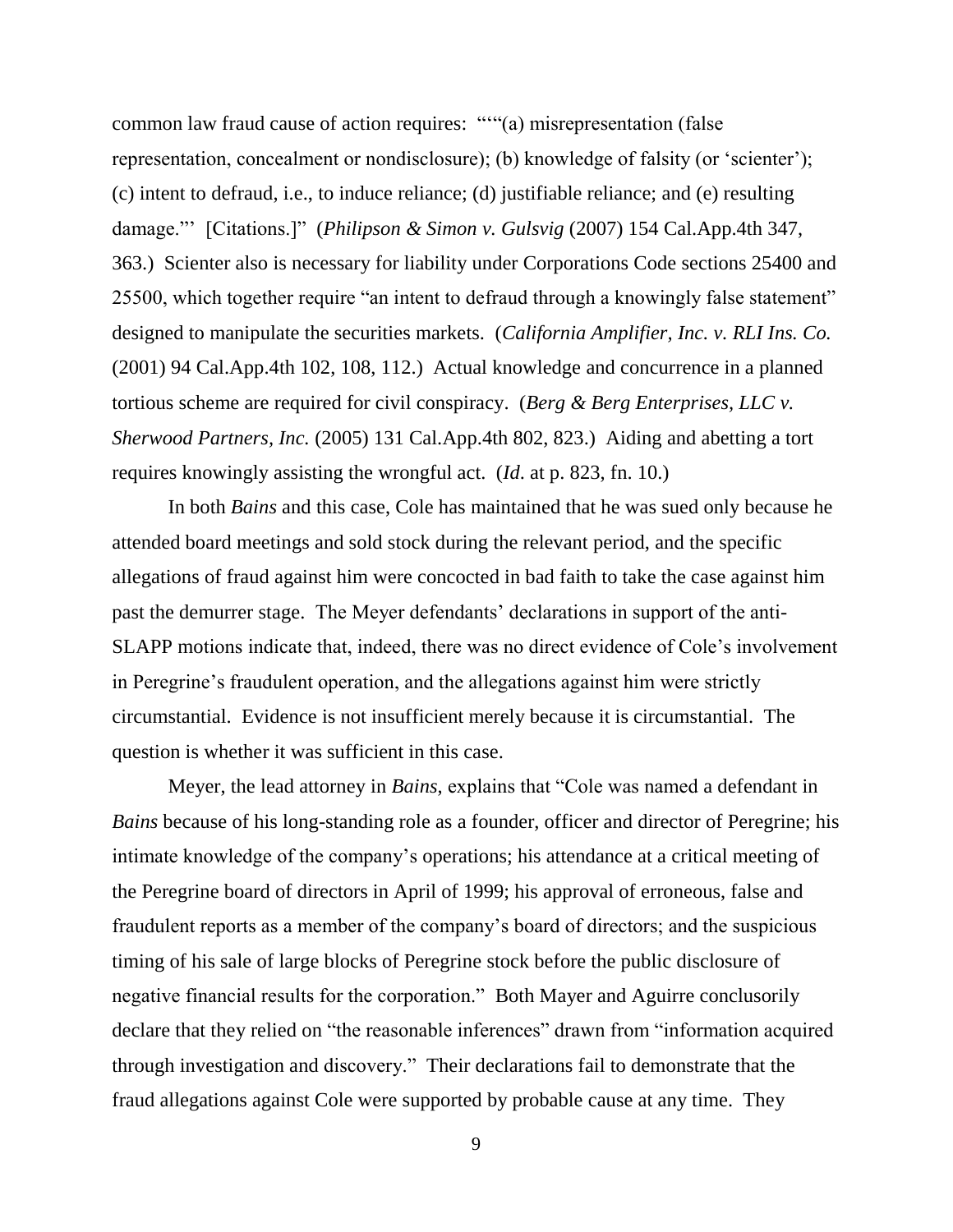demonstrate, rather, that the attorneys drew logically flawed inferences from known facts or stretched those facts to fit their fraud-based theories.

#### *1. Insider Trading*

While Cole's trading of stock was an easy target, defendants have been unable to pinpoint what makes it suspicious. Cole declared that he regularly sold stock between 1999 and 2002 to raise money for his other business ventures, but only when he had a clearance from the Peregrine's legal department. To the extent that the Peregrine stock price was fraudulently inflated during that period, he benefited from it, but that does not automatically establish he had knowledge of the fraud.

As noted in *Bains*, no California authority makes insider trading relevant to scienter. (*Bains*, *supra*, 172 Cal.App.4th at p. 456.) The *Bains* court assumed, based on federal authority, that suspicious or unusual insider trading may be probative on the issue, depending on the amount and percentage of shares sold, the timing of the sales, and the insider's trading history. (*Bains*, *supra*, 172 Cal.App.4th at pp. 456, 458, citing *Zucco Partners, LLC v. Digimarc Corp.* (9th Cir. 2009) 552 F.3d 981, 1005 (*Zucco Partners*).) To be suspicious, the sales must have been ""calculated to maximize the personal benefit from undisclosed inside information."" (*Zucco Partners*, at p. 1005.)

The *Bains* complaint did not allege Cole's trading history between 1997, when Peregrine's stock became publicly traded, and 1999, the first year of allegedly suspicious trading. This precludes a meaningful comparison with his early trading. In 1999, Cole sold approximately 270,000 shares. The sales were spread over three months (February, July, and August), and the price per share ranged from \$23.68 to \$34.72. In February 2000, Cole sold another 270,000 shares at \$44.22 to \$50.33 per share. He sold no more stock that year even though the price per share was as high as \$79.50 in March 2000. Cole sold 99,000 shares at \$30.03 to \$30.56 per share in February 2001, and 112,000 shares at \$18.14 to \$18.58 per share in November 2001—a total of 211,000 shares that year. Between February 5 and 14, 2002, he sold 500,000 shares in five increments at \$7.05 to \$7.62 per share. He was left holding over a million shares of Peregrine stock.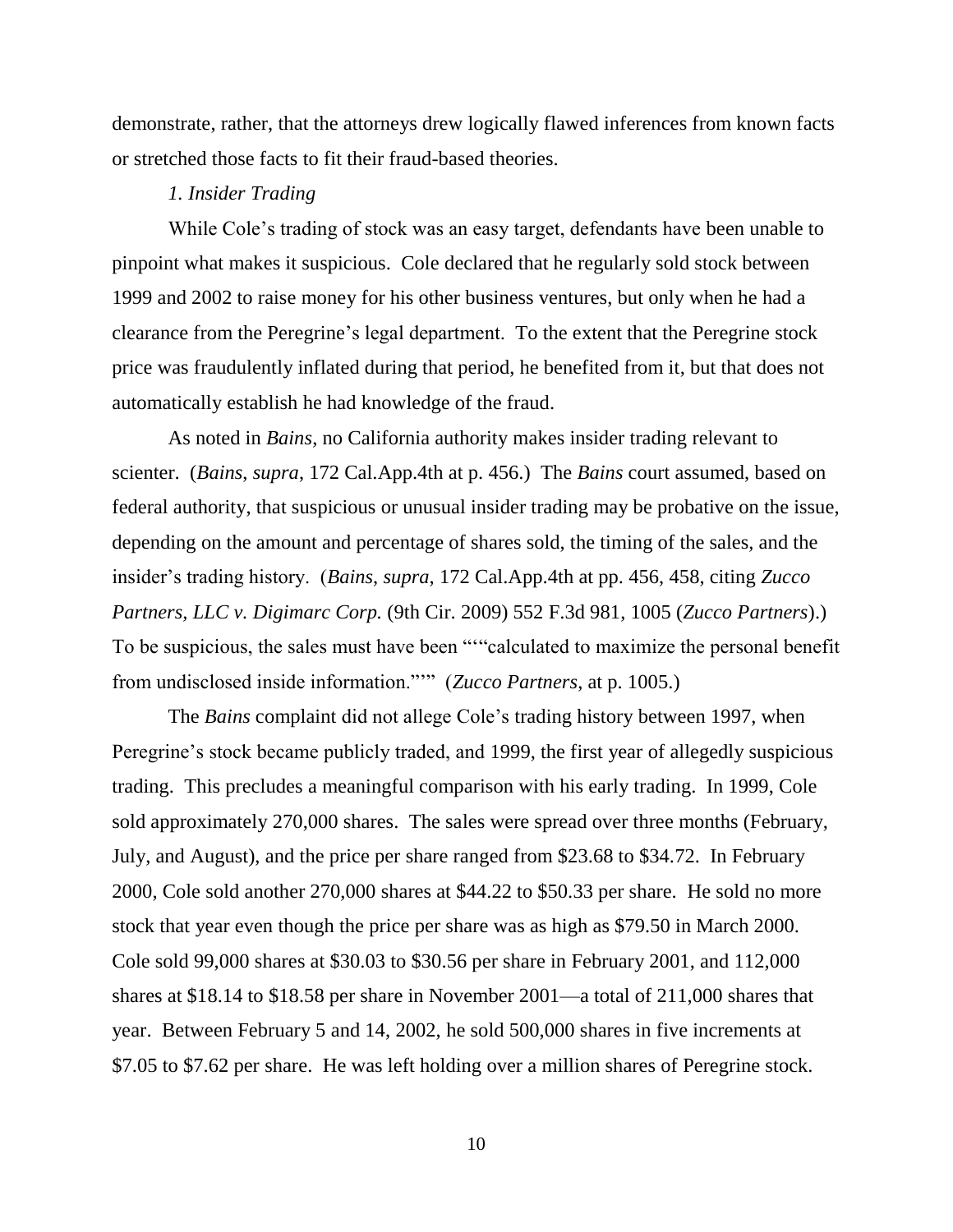Cole's February 2000 sale of 270,000 shares garnered the highest price per share of all his sales, but the Meyer defendants have been unable to tie it to any material undisclosed information that would implicate Cole in the fraud scheme underway at Peregrine at the time. The complaint alleged that the sales were based on undisclosed information about Peregrine's planned acquisition of the Harbinger Corporation, which was publicly announced in April 2000 and negatively received by investors. The complaint did not allege the Harbinger acquisition was contemplated for fraudulent purposes. On appeal from the summary judgment in *Bains*, the focus shifted from this acquisition to concerns about Peregrine's health and its accounting method that had been brought to the board's attention in January 2000. (*Bains*, *supra*, 172 Cal.App.4th at pp. 462–463.) In her declaration in this case, Meyer shifted the focus again, this time tying the February 2000 sale of stock to Peregrine's acquisition of the Barnhill Management Group, which the board allegedly approved in January 2000. According to Meyer, Douglas Powanda, Peregrine's Executive Vice-President of Worldwide Sales, admitted he and unidentified others intended to conceal more than \$8 million in uncollectible receivables through this acquisition. But even accepting Meyer's representation of the substance of Powanda's guilty plea agreement, there still is no evidence that the board was apprised of management's true basis for the acquisition. Moreover, as the *Bains* court noted, Cole's sale of stock in February 2000 was not out of line with his trading during the previous year. (*Bains*, *supra*, 172 Cal.App.4th at p. 464.) Nor can it be said that Cole maximized his personal benefit from any undisclosed information since the price per share almost doubled in the month after he traded, reaching its peak in March 2000.

The *Bains* complaint alleged that Cole's February 2002 sale of 500,000 shares was based on material information—the Department of Justice's press release about its investigation of Peregrine's trade partner Critical Path, which implicated Peregrine in a "software swap." Although the complaint alleged that Cole was trading on material nonpublic information, the Department of Justice's press release was publicly available.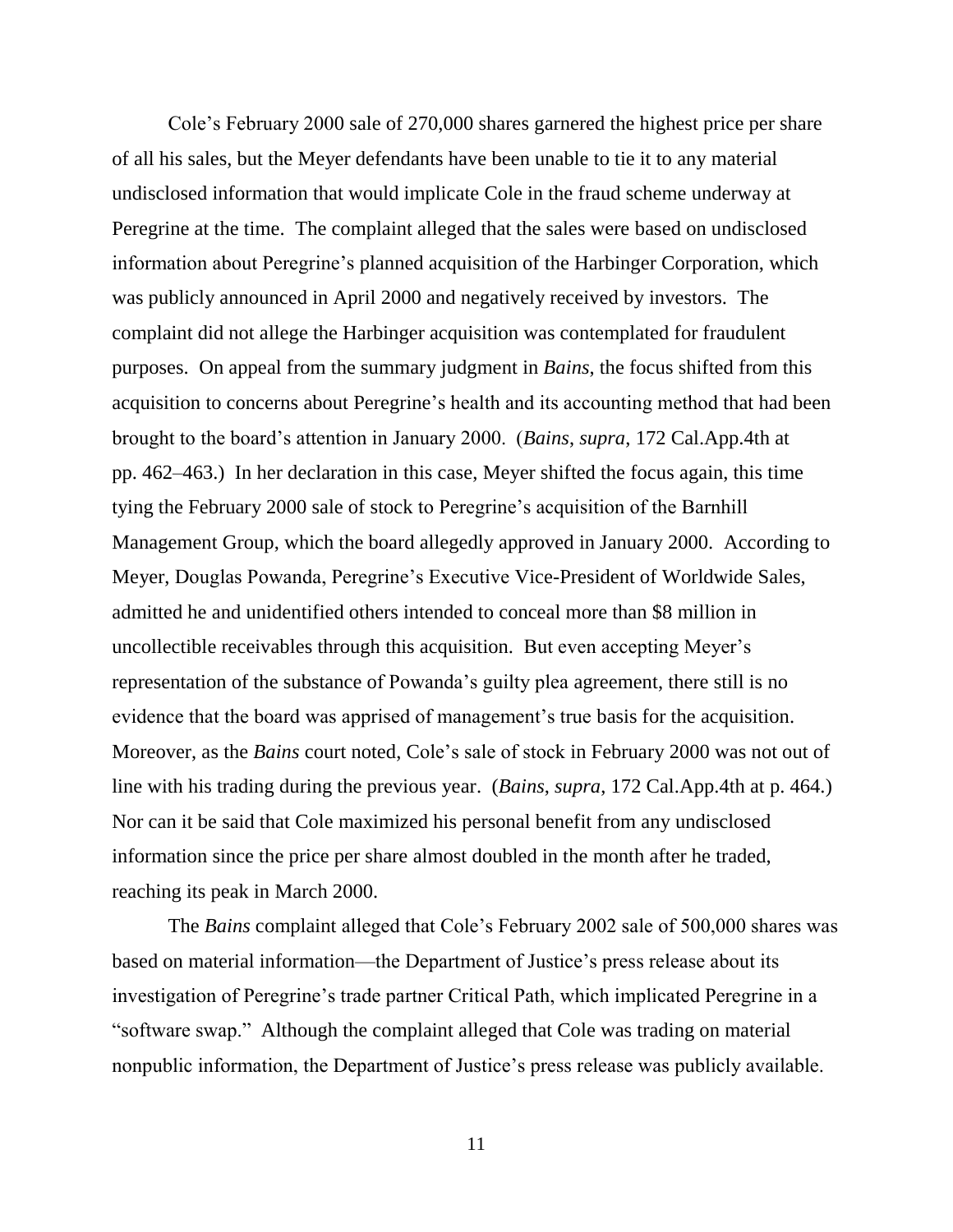Cole's total trades between 1999 and 2001 disposed of roughly one-third of his stock, and his substantial trades in February 2002 occurred after publicly available information already had depressed the value of the stock. He held almost half of his original shares when the company's stock collapsed. His trading patterns and overall trading history are not per se suspicious under the federal authorities on which the *Bains* plaintiffs relied. (See *Metzler Inv. GMBH v. Corinthian Colleges, Inc*. (9th Cir. 2008) 540 F.3d 1049, 1067 ["[Defendant] sold only 37 [percent] of his total stock holdings during the Class Period. We typically require larger sales amounts . . . to allow insider trading to support scienter"]; *Provenz v. Miller* (9th Cir.1996) 102 F.3d 1478, 1481 [president traded six times more shares than in year before company disclosed it had overstated its revenue]; *Kaplan v. Rose* (9th Cir. 1994) 49 F.3d 1363, 1379–1380 [president and CEO disposed of all or substantially all of their stock before release of negative test results of company's medical product].)

When they initiated *Bains*, the Meyer defendants had information about Cole's trading history that did not reasonably support an inference of scienter under federal or state authority. They point to the other shareholders' actions filed against Cole in the same time period to justify naming Cole as a defendant in *Bains*. Principally, they rely on *Peregrine Litigation Trust v. Moores*, Consolidated Case No. GIC788659 (*Litigation Trust*), another case filed in San Diego County Superior Court. That case stemmed from Peregrine's earlier bankruptcy and included claims of insider trading and gross mismanagement against Cole and other directors. Most claims were directed against John J. Moores, an outside director and the largest Peregrine shareholder, who directly or indirectly sold or transferred close to 20 million shares during the relevant period. The *Litigation Trust* complaint made no direct allegations of fraud against Cole, nor did it include fraud claims of the kind at issue here. It eventually was settled without admission of liability, along with a consolidated federal class action, *In re Peregrine Systems, Inc. Securities Litigation*, case No. 02 CV 0870-BEN (RBB), about which the Meyer defendants provide no information.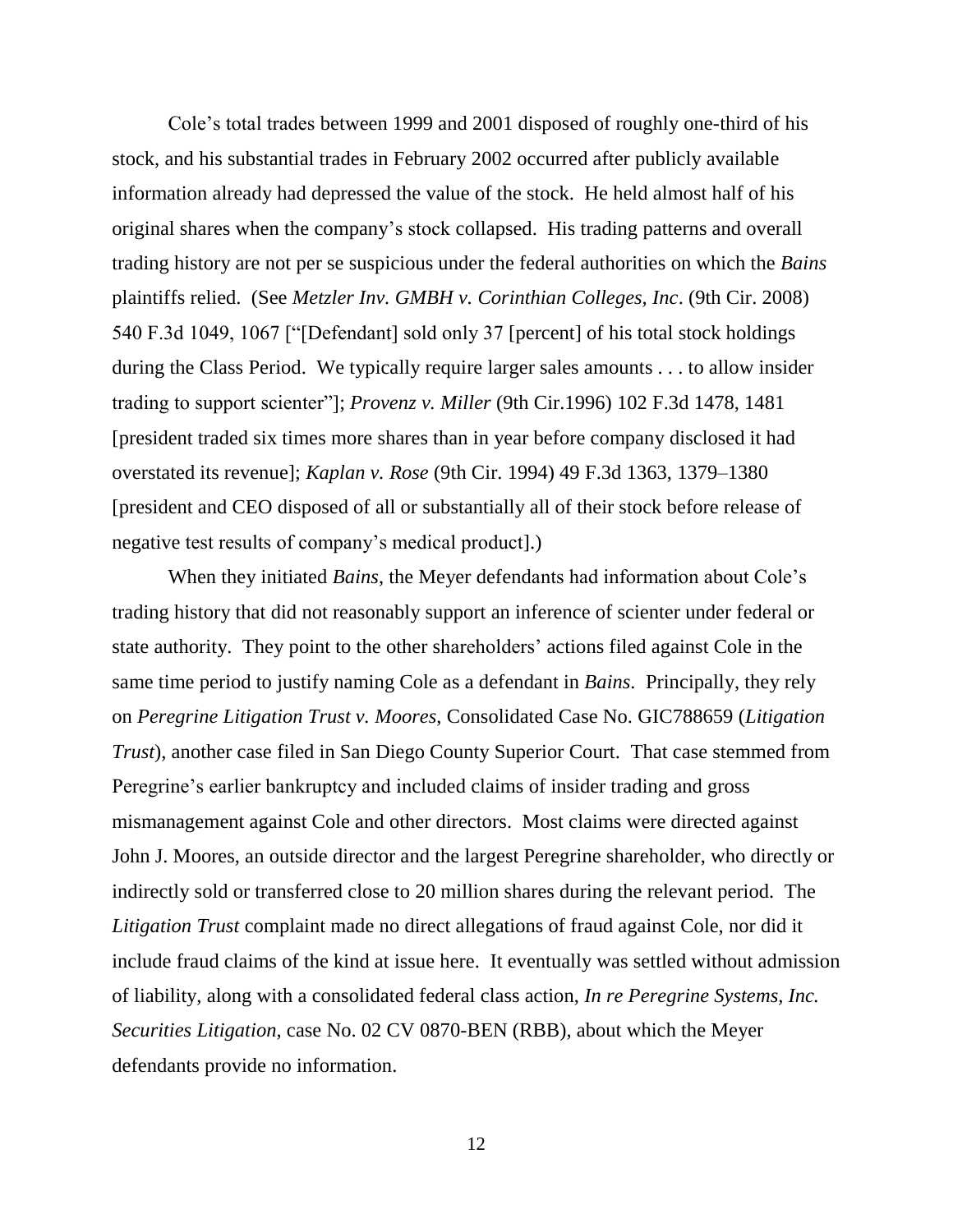Although they argue generally that all cases against Cole stemmed from the same set of facts, the Meyer defendants do not meaningfully compare the causes of action in *Bains* with those in other cases. The fact that other attorneys named Cole as a defendant in other causes of action, which were settled before final adjudication, does not demonstrate that the fraud and fraud-based causes of action the Meyer defendants chose to allege against him in *Bains* were factually or legally tenable. (See *Soukup*, *supra*, 39 Cal.4th at pp. 294–295 [deeming irrelevant rulings on causes of action in prior suit without collateral estoppel effect on issue of probable cause].)

## *2. Group Published Information Doctrine*

According to Meyer, Cole was named as a defendant in *Bains* because he approved false financial reports as a member of Peregrine's board of directors. In *Kamen v. Lindly* (2001) 94 Cal.App.4th 197, 207–208, the court reasoned by analogy to federal securities law that outside directors are not liable for false or misleading corporate statements under Corporations Code sections 25400 and 25500 just because they reviewed, approved or signed them. Thus, under existing law, Cole could not be held vicariously liable for the company's fraudulent financial statements.

The Ninth Circuit applies a group published information presumption at the pleading stage. It presumes outside directors liable for publicly released false corporate statements if they "either participated in the day-to-day corporate activities, or had a special relationship with the corporation, such as participation in preparing or communicating group information at particular times.‖ (*In re GlenFed, Inc. Securities Litigation* (9th Cir. 1995) 60 F.3d 591, 593.) The *Bains* court recognized that the validity of this presumption is unclear since the Private Securities Litigation Reform Act of 1995 (15 U.S.C. § 78u-4) heightened the pleading standards for securities class action lawsuits. (*Bains*, *supra*, 172 Cal.App.4th at p. 474.) Assuming that the presumption would apply to fraud claims under California law, the court concluded that it did not apply past the pleading stage. (*Id*. at p. 476.)

As the *Bains* court noted repeatedly, the plaintiffs in that case were in uncharted territory since there was no California authority on the subject. The unclear validity and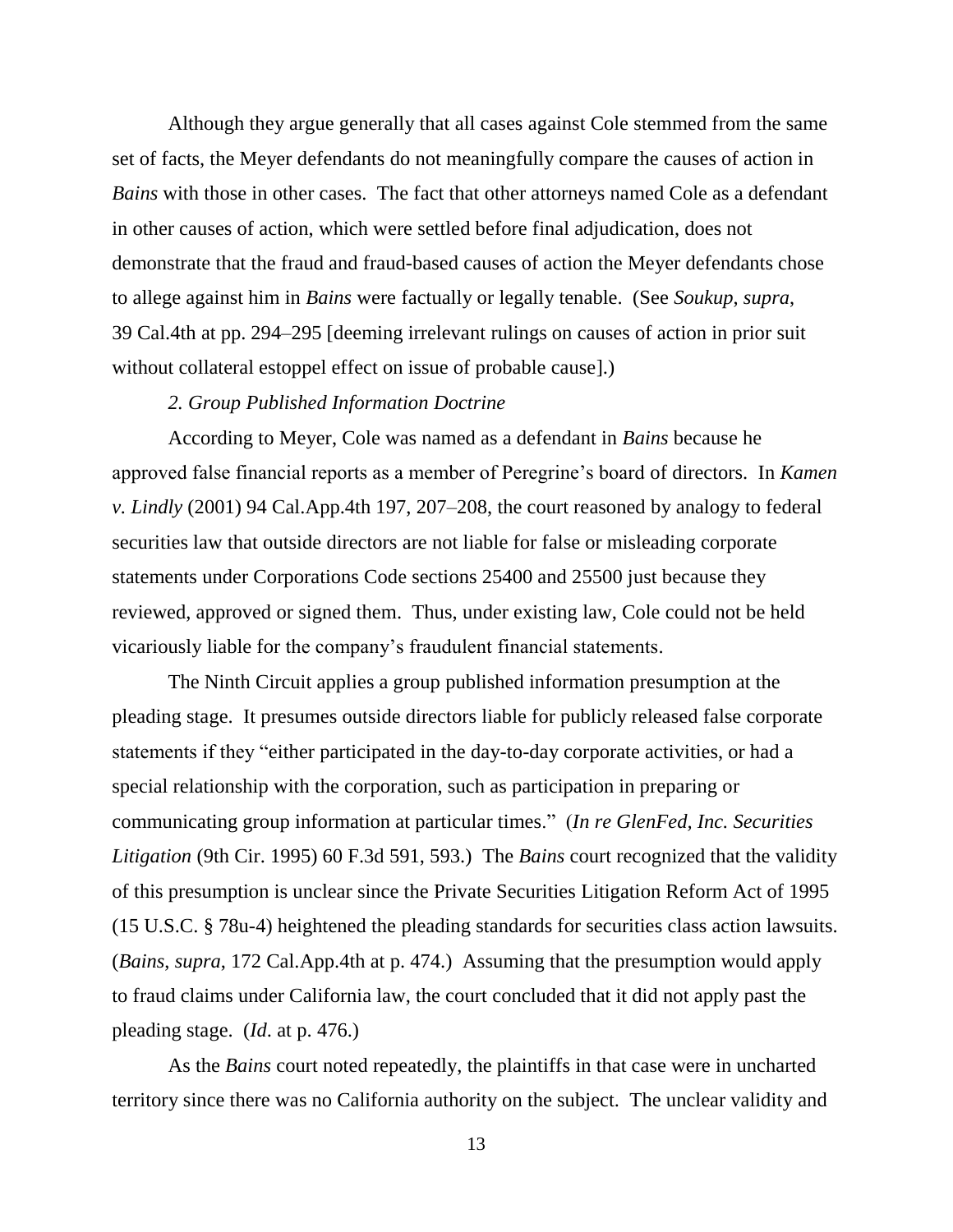applicability of the group published information presumption turned the lawsuit against the outside directors into a legal gamble. But even assuming, as the *Bains* court did, that the presumption applied at the pleading stage, the question is whether the attorneys in the *Bains* case could allege in good faith that Cole participated in the day-to-day corporate activities, or in preparing or communicating the company's publicly released information at particular times.

The Meyer defendants make no such showing. Instead, they maintain conclusorily that Cole was named in the *Bains* complaint because he attended a critical board meeting in April 1999, without explaining what made this meeting critical. The *Bains* complaint alleged that at a meeting on April 22, 1999, the board was advised that Peregrine would not meet its financial goals for the final quarter of 1999, the fiscal year that had ended three weeks earlier, unless it changed from a sell-through to a sell-in method of accounting for channel sales. The board was advised that the sell-in method was not "preferred." The *Bains* complaint assumed incorrectly that the sell-in method of revenue recognition violates Generally Accepted Accounting Principles (GAAP) per se rather than as fraudulently used by Peregrine's management. But the method violates GAAP only if used to book revenue in the absence of a binding contract, product delivery, fixed or determinable payment, and probable collection. The complaint alleged, again in conclusory terms, that the board approved the sell-in method knowing that Peregrine's channel sales were contingent, without specifically alleging that anyone had brought this fact to the board's attention.

Because the Meyer defendants do not present any evidence about what was actually said at the April 1999 board meeting, it is impossible to judge the reasonableness of the allegations in the complaint. For instance, it is unclear whether the board approved the sell-in method for future quarters or only for the last quarter of the 1999 fiscal year, which is outside the 2000–2002 period for which revenue eventually had to be restated. It also is unclear whether the board was advised that the method would be applied to contingent or other improper transactions disguised as sales. Cole has denied that he approved the sell-in method knowing that it would be used to fraudulently book revenue.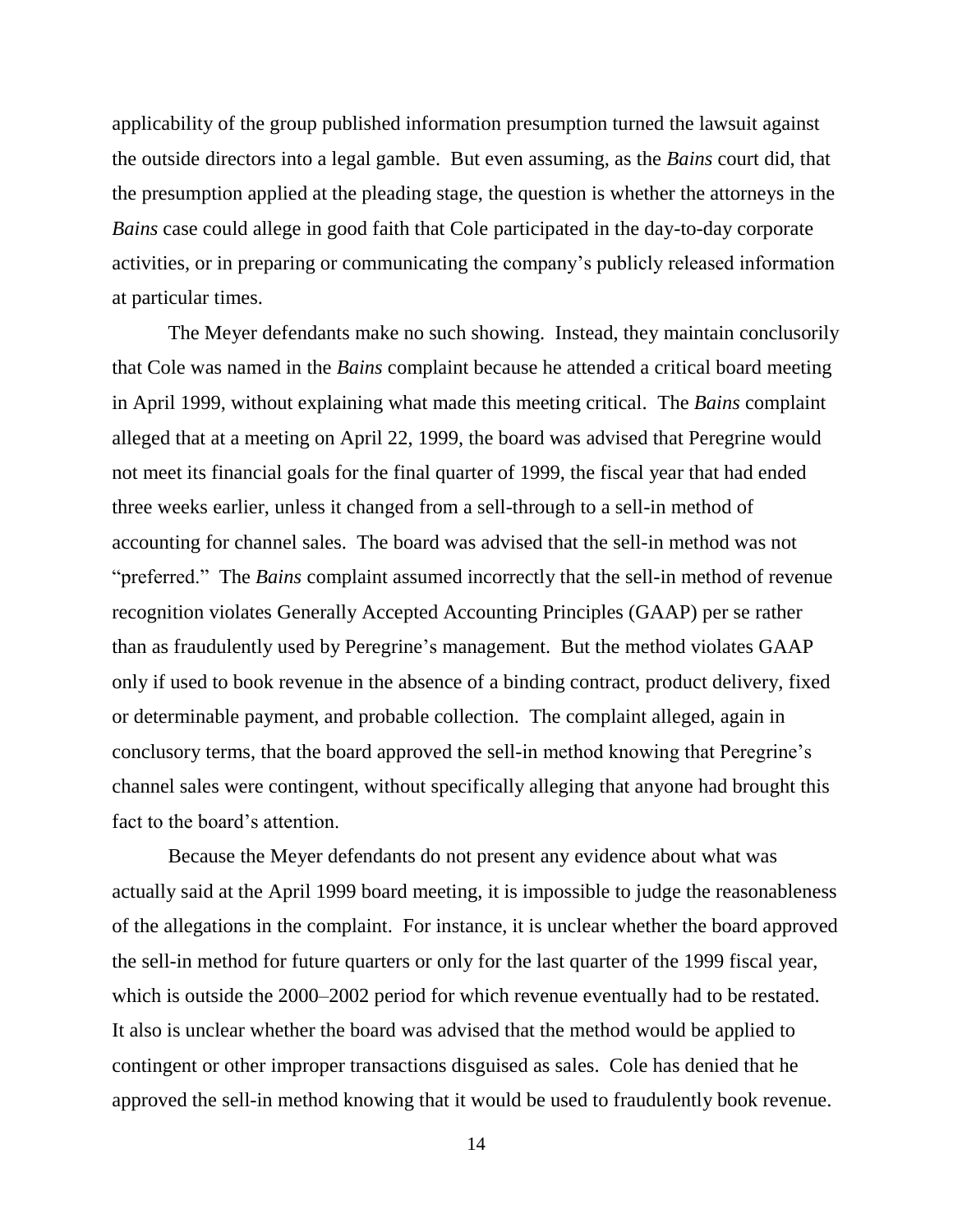The conclusory allegations in the *Bains* complaint do not establish that the attorneys had probable cause to believe otherwise.

The Meyer defendants maintain that they sued Cole because he founded Peregrine and was involved in its management until 1989, some 10 years before the fraudulent practices at issue in *Bains* began. Cole has consistently denied all allegations that he was involved in Peregrine's management, day-to-day operations, or preparation of public statements in the relevant period. 4 The complaints filed in *Bains* variously alleged that, in that period, he lived in San Diego and California, whereas he actually lived in Newport Beach, California, and then in Massachusetts, making it much less likely that he was physically present at the corporate headquarters in San Diego on a daily basis. He did not have an office at Peregrine, did not advise the company's CEO, was not a member of the Audit Committee, and only attended board meetings. He did not prepare financial documents or press releases. He relied on management's assurances that Peregrine's financial statements had been prepared in accordance with accepted accounting principles and had been approved by the company's auditors. He first learned of any impropriety on February 13, 2002, when he read a news report about the "software swap" between Peregrine and Critical Path and was told the same day that the Audit Committee had launched an internal investigation.

The Meyer defendants offer no contrary evidence. They rely instead on the declarations of two former Peregrine employees to argue that during his tenure in management in the 1980's, Cole engaged in various improper business practices: he allegedly manipulated software prices and backbooked later acquired contracts to earlier fiscal quarters. They then insinuate that the practices he instituted in the 1980's continued in the late 1990's. Purporting to summarize Powanda's guilty plea agreement,

 $4$  Cole was deposed on January 30, 2003, in relation to Peregrine's bankruptcy. The trial court in this case did not allow Cole to lodge a copy of his deposition taken in the bankruptcy case, but it overruled defendants' objections to the portion of his declaration summarizing his deposition testimony. Since the relevant information is in the record, we do not consider Cole's contention that the trial court abused its discretion in not accepting the copy of the entire deposition.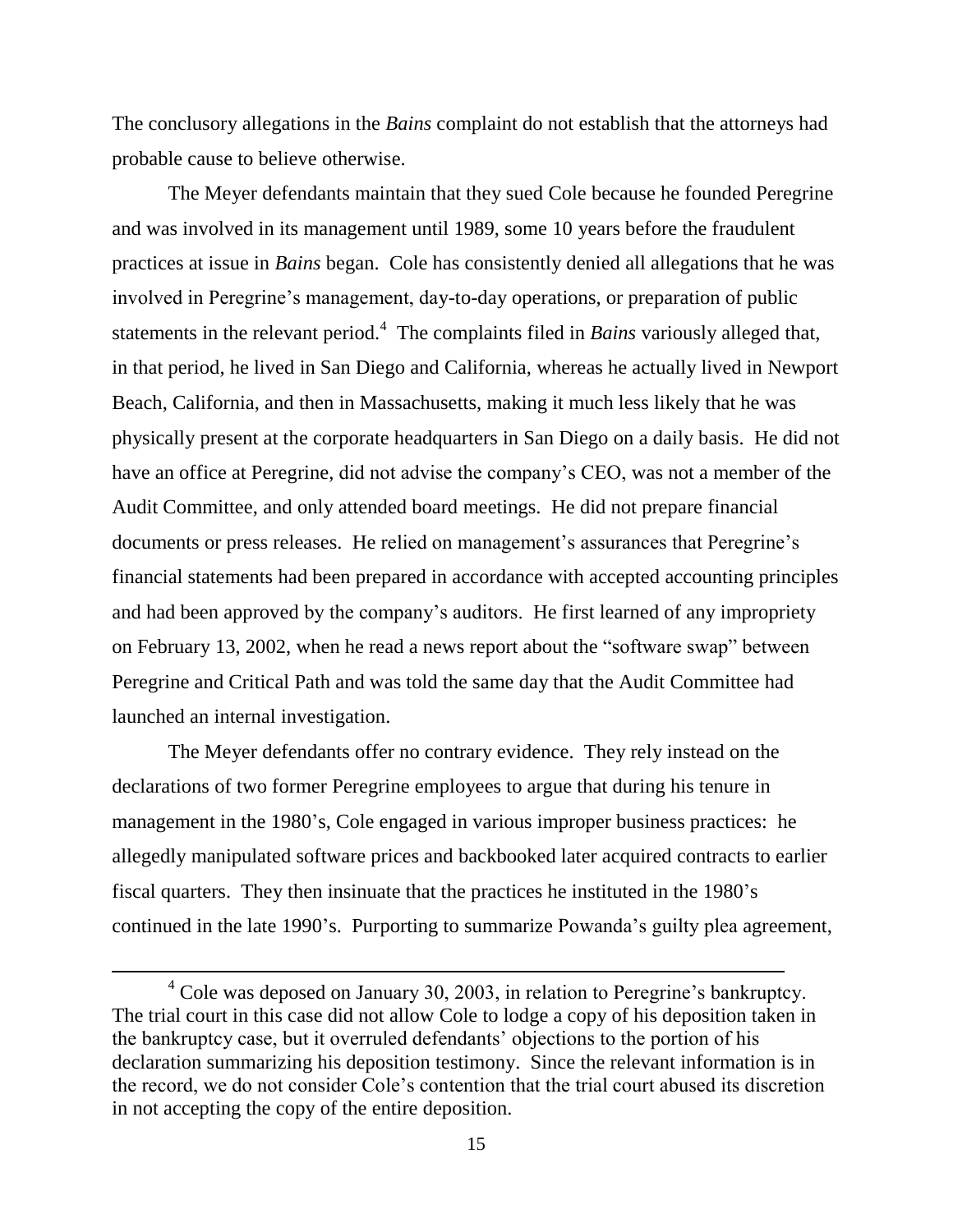Meyer states that Powanda "admitted that he and others engaged in a practice originated by, *inter alia*, Mr. Cole, that involved improperly keeping Peregrine's books 'open' past the end of the quarter, then back-dating later-acquired contracts to make it appear they were executed before the end of the prior quarter in order to bolster quarterly revenues."

There are several problems with this evidence. First, it is unclear when the former employees' declarations were obtained. Dated in 2006, they were first offered in support of the opposition to Cole's summary judgment motion in *Bains* and thus cannot provide probable cause for initiating the case against Cole three years earlier.<sup>5</sup> Second, it is unclear when Powanda pled guilty, and, if his plea agreement was available, why it was not used in *Bains*. Third, Meyer fails to provide the actual language of Powanda's admission, and the briefs on appeal indicate that Powanda did not directly implicate Cole. Rather, Meyer appears to have editorialized to supply a link between Cole's alleged improper practices in the 1980's and Peregrine management's improper practices a decade later.

The trial court in *Bains* rejected the declarations as too remote and irrelevant. This evidentiary ruling was not challenged on appeal. (*Bains*, *supra*, 172 Cal.App.4th at pp. 449–486.) Even so, the Meyer defendants argue that based on these declarations they could reasonably expect to uncover admissible evidence about Cole's involvement in the fraud at Peregrine. The declarations give rise to a speculative inference that because Cole engaged in an improper accounting practice when he managed the company in the1980's, he must have known of the accounting fraud at Peregrine between 1999 and 2002. Keeping the books open past the end of a quarter was only one part of the large-scale fraudulent scheme in the latter period. There is no evidence that the practice of backdating sales was so unusual that it could be traced back only to Cole, or that it survived unchanged over the decade during which Cole was not involved in managing the company while it grew, diversified, and became publicly traded.

<sup>&</sup>lt;sup>5</sup> Although not determinative of the reasonableness of defendants' beliefs, Cole has denied that he ever engaged in the improper practices attributed to him.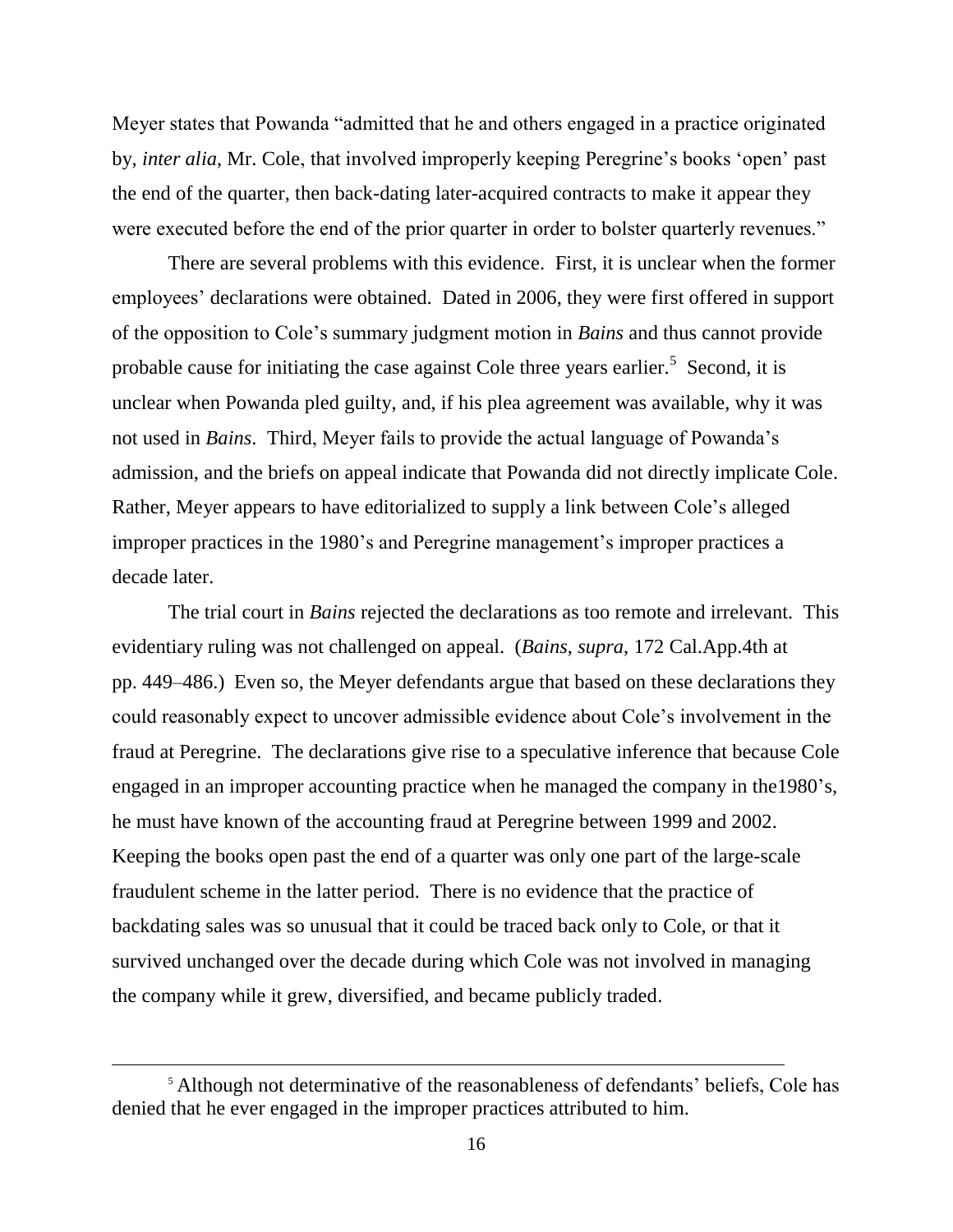In a malicious prosecution case where the issue is the insufficiency of the facts known to the defendant, "probable cause requires evidence sufficient to prevail in the action or at least information reasonably warranting an inference there is such evidence." (*Puryear v. Golden Bear Ins. Co.* (1998) 66 Cal.App.4th 1188, 1195.)<sup>6</sup> To be reasonable, an inference ""cannot be based upon suspicion, imagination, speculation, surmise, conjecture or guesswork."" (*Shandralina G. v. Homonchuk* (2007) 147 Cal.App.4th 395, 411.)

Cole has made a prima facie showing that the Meyer defendants had no evidence implicating him in the fraud scheme at Peregrine. Defendants have failed to show that they had any information that reasonably led them to believe that there was such evidence. They have not shown that they had a plausible reason to believe Cole was involved in Peregrine's day-to-day operations or that he participated in preparing Peregrine's publicly released statements. An examination of his trading history should have made it clear that he traded regularly in numbers that were not suspicious under federal securities law. Defendants have not shown that any other lawsuit against Cole was based on such sweeping allegations of fraudulent activity against him as was theirs. Nor does the information they rely on reasonably support the specific allegations of fraud against Cole. On the parties' respective showings, we conclude that Cole has made the requisite prima facie showing that the fraud and fraud-related causes of action against him in *Bains* were not supported by probable cause.

 $6$  Code of Civil Procedure section 128.7, subdivision (b)(3) requires that allegations lacking evidentiary support be "specifically so identified" if the pleader reasonably believes that such support would be developed through additional investigation or discovery. (See generally Weil & Brown, Cal. Practice Guide: Civil Procedure Before Trial (The Rutter Group 2011) ¶¶ 9:1169 to 9:1171, p. 9(III)-20.) Although the Meyer defendants urge us not to discount the difficulties they encountered in developing evidentiary support for their claims from key witnesses who exercised their privilege against self-incrimination, the amended versions of the *Bains* complaint did not specifically identify the factual allegations for which support was reasonably expected to develop through additional discovery. Rather, the vast majority of the allegations against Cole were pled as ultimate facts for which, presumably, support already existed.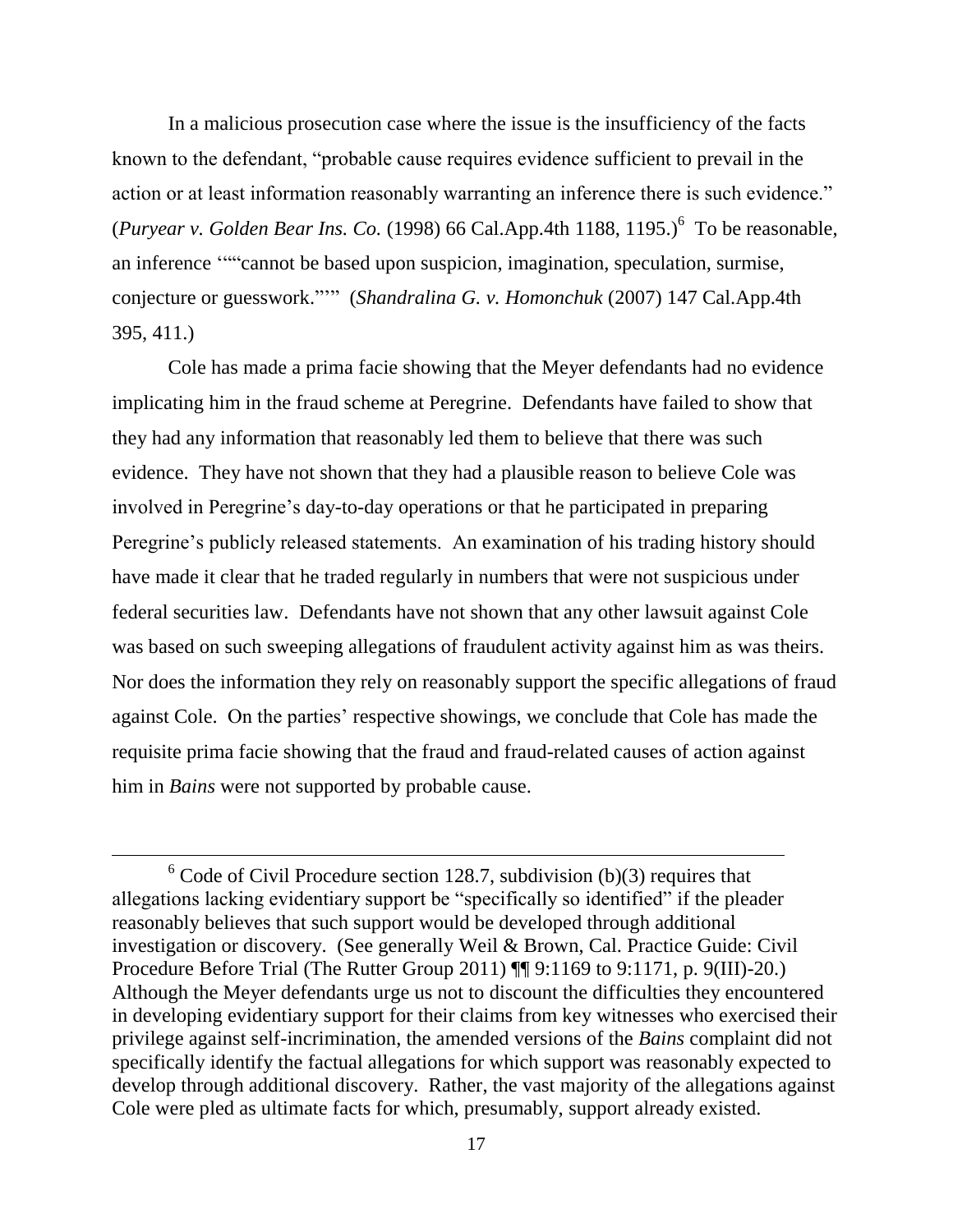## *B. Malice*

The malice element of malicious prosecution goes to the defendants' subjective intent for instituting the prior case. (*Soukup*, *supra*, 39 Cal.4th at p. 292.) Malice does not require that the defendants harbor actual ill will toward the plaintiff in the malicious prosecution case, and liability attaches to attitudes that range "from open hostility to indifference. [Citations.]'" (*Ibid.*) Malice may be inferred from circumstantial evidence, such as the defendants' lack of probable cause, supplemented with proof that the prior case was instituted largely for an improper purpose. (*Daniels v. Robbins* (2010) 182 Cal.App.4th 204, 225 (*Daniels*).) This additional proof may consist of evidence that the prior case was knowingly brought without probable cause or was brought to force a settlement unrelated to its merits. (*Id*. at pp. 226, 228) A defendant attorney's investigation and research also may be relevant to whether the attorney acted with malice. (*Sheldon Appel*, *supra*, 47 Cal.3d at p. 883.)

Cole argues that there was no evidence supporting the many specific allegations of fraud against him in *Bains*. As we have discussed, the allegations for the most part consisted of inferences from circumstantial evidence couched as statements of ultimate fact. Among the more serious were allegations that Cole was actively involved in the day-to-day operations of Peregrine, worked closely with the company's CEO to establish its business model, attended operational meetings, and was instrumental in establishing sales and revenue forecasts. The *Bains* complaint also alleged that Cole destroyed evidence.

Cole points to the considerable information developed during the internal investigation at Peregrine, the 200 boxes of documents produced to governmental authorities that were made available to the plaintiffs in the *Litigation Trust* case, the depositions taken in the Peregrine bankruptcy case and in other civil cases (including his own depositions), his responses to discovery in *Bains*, and the guilty plea agreements by four of the eight indicted Peregrine employees. He notes that the Latham report concluded there was no evidence the outside directors were involved in Peregrine's daily operations or knew of management's fraudulent practices.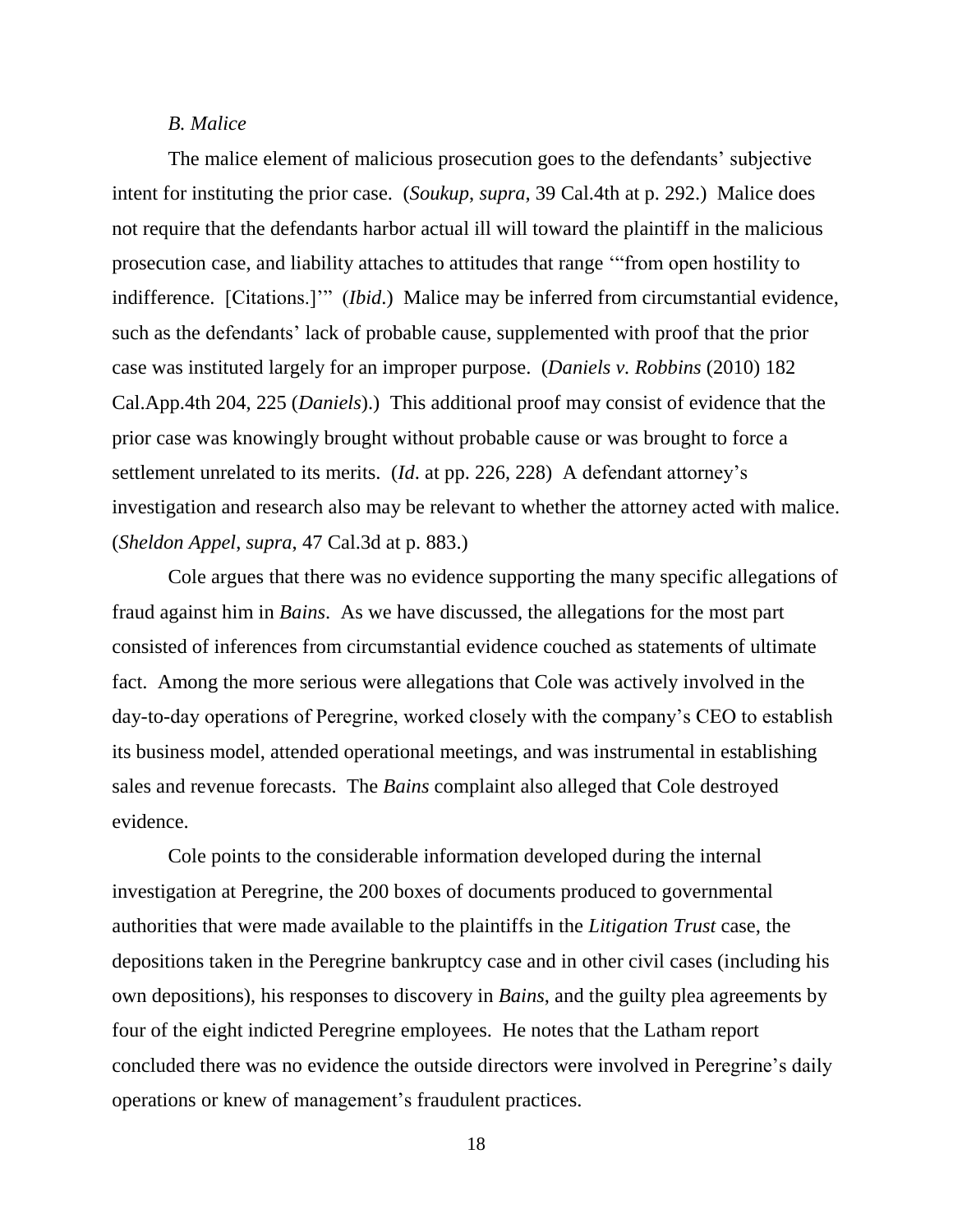In opposition, the Meyer defendants rely on *Daniels*, *supra*, 182 Cal.App.4th at p. 227, to argue that an attorney's "sustained inability to provide any support for [a client's] allegations, on its own, does not allow an inference that [the attorney] knew there was no probable cause for continuing to prosecute the underlying action." The complaint in *Daniels* alleged that the defendant in that case had slandered the plaintiff by telling various individuals he had kidnapped her son and forced him into a sexual relationship. (*Id*. at p. 211.) After the plaintiff repeatedly refused to be deposed and answer discovery requests, the trial court dismissed the slander case as a discovery sanction. (*Ibid*.) The appellate court assumed that the plaintiff must have told his attorneys something about the alleged slanderous statements. (*Id*. at p. 223.) The attorneys were entitled to believe his version of events or to believe that they would obtain admissible evidence from other witnesses who heard the statements. (*Id*. at p. 224.) The court concluded that the attorneys' failure to conduct a factual investigation and develop evidentiary support for the client's allegations was insufficient to establish that they knew the slander claim lacked probable cause. (*Id*. at p. 226-227.)

The holding in *Daniels* was premised on the assumption that the slander claim was based on the plaintiff's allegations, which the attorneys were entitled to believe. In contrast, the Meyer defendants have offered no evidence that the allegations in *Bains* represented what their clients told them. In fact, the shareholders in *Bains* were in no better position than their attorneys to know the details of the fraudulent scheme at Peregrine. The Meyer defendants provide very little evidence beyond the conclusory averment that they relied on information developed through investigation and discovery and drew reasonable inferences from it. Although Meyer claims to have developed "a considerable body of proof in support of the claims . . . advanced in *Bains*, including various percipient and expert declarations," the only actual declarations she points to are the two declarations about Cole's management of Peregrine in the 1980's.

The Meyer defendants argue that there is no evidence they had the Latham report or Cole bankruptcy deposition before filing *Bains*. Alternatively, they cite the Latham report's disclaimer that it did not make ultimate determinations of individual liability, and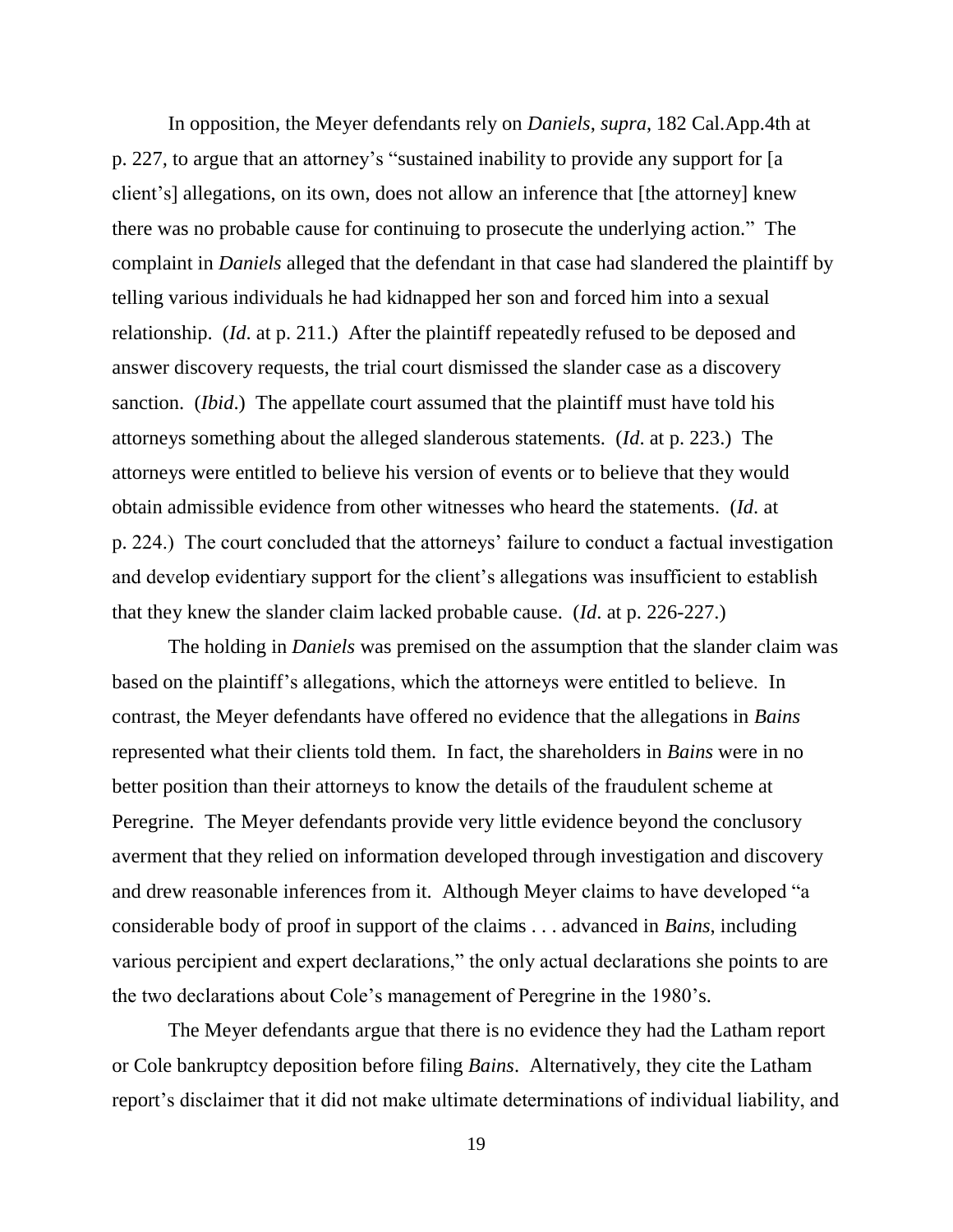its comment that board meeting minutes were "cryptic." But these disclaimers do not support an inference that Cole participated in the fraud that harmed Peregrine investors or in any destruction of evidence. Additionally, Meyer's heavy reliance on the *Litigation Trust* case supports the inference that Cole was named in *Bains* by analogy to that case but without regard for the difference in the legal theories advanced in each case.

In short, the Meyer defendants have not rebutted Cole's showing that they alleged the fraud and fraud-related claims against him without direct or circumstantial evidence to support them. This, coupled with the dearth of evidence about their actual investigation and their apparent tendency to exaggerate, is sufficient to overcome their anti-SLAPP motion as to Cole's malicious prosecution claims.

# *C. Liability of the Boucher Defendants and Ottilie*

Cole argues the Boucher defendants and Ottilie should not avoid liability for malicious prosecution on the ground that they did no actual work on *Bains* despite being identified as counsel of record throughout the case. On the parties' respective showings, we cannot conclude as a matter of law that these attorneys may avoid liability for malicious prosecution by learning nothing or close to nothing about the *Bains* case, throughout which they allowed themselves to be consistently identified as counsel of record for the plaintiffs.

Ottilie and the Boucher defendants were identified in the pleadings in *Bains* as ―[a]ttorneys for [p]laintiffs‖ along with the Meyer defendants. They apparently were listed as counsel for the plaintiffs on all filings in *Bains*, including the appellate briefs filed after the summary judgment. (*Bains*, *supra*, 172 Cal.App.4th at p. 448.) According to Cole's attorney, defense filings in *Bains* were served on all counsel of record. There is no evidence that Ottilie and the Boucher defendants objected to service or notified the court or opposing counsel that they did not actually represent the *Bains* plaintiffs.

In support of the anti-SLAPP motion, Boucher declared that his law firm had a working relationship with the Meyer defendants, in which one firm initiated and developed a case and the other firm tried it. A similar relationship existed in *Bains*, where the Meyer defendants undertook all pretrial work and the role of the Boucher firm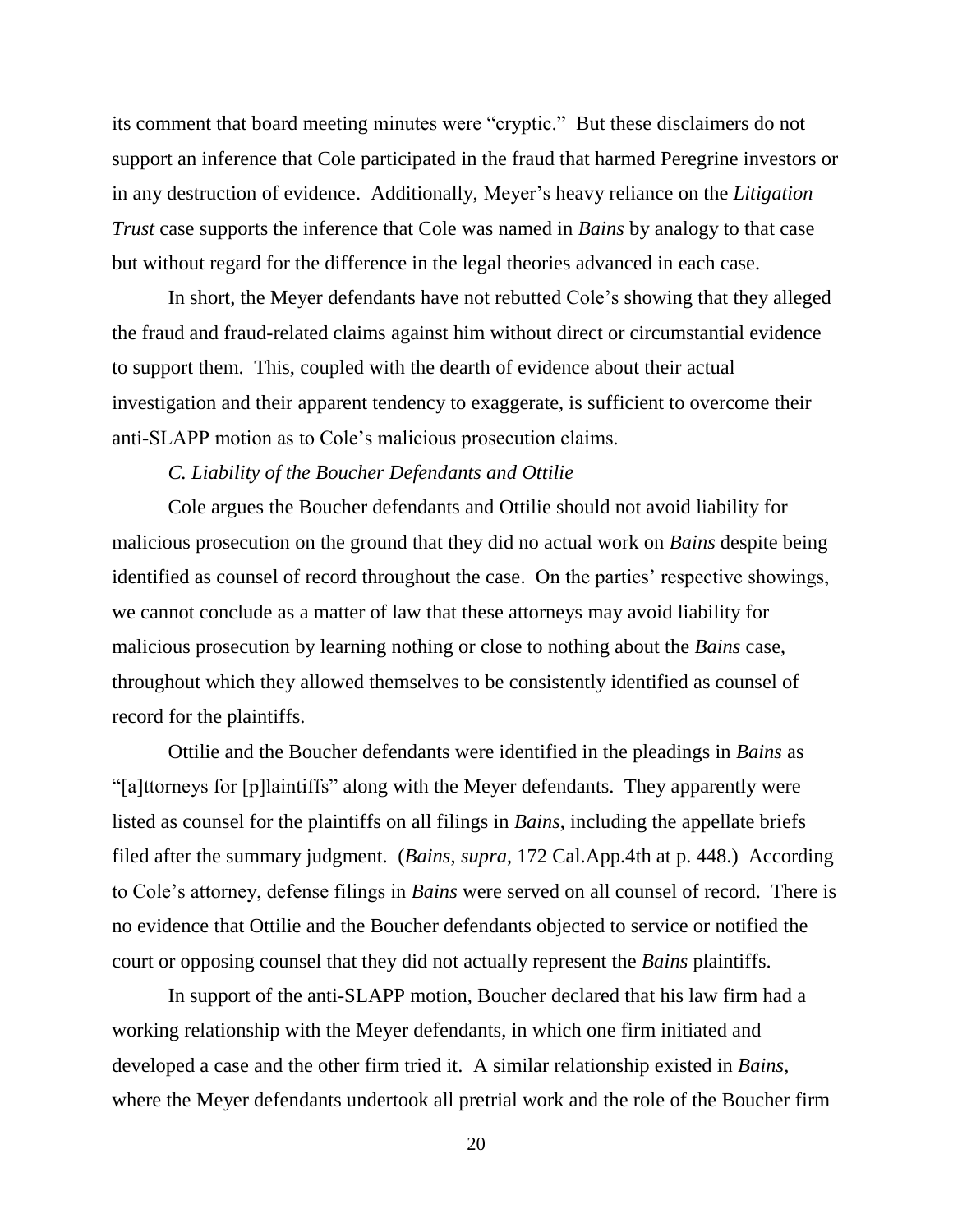was limited to participating at trial, should there be a trial. According to the declaration, the Boucher defendants did not sign, draft, prepare, review, serve, approve, or discuss the contents of any pleading in *Bains* or participate in the case in any way. Boucher's declaration did not indicate whether he or his law firm knew anything about the *Bains*  case.

Ottilie declared that he discussed the case with Aguirre and saw a drafted complaint. He relied on Aguirre's assessment of probable cause against Cole since Aguirre was the expert securities litigator, and Ottilie's role was limited to assisting with trial. He was not involved in "determining whether probable cause existed to sue" Cole or in any decision made in *Bains*. He billed no attorney time on the case.

The Boucher defendants argue that "their duty to make an independent probable cause determination never arose because their specific role in the action was never triggered." Ottilie argues that, because he was not a securities expert, he "had no ability" to see through the esoteric securities concepts and theories" alleged in *Bains* to determine whether those against Cole had merit.

As counsel of record, the Boucher defendants and Ottilie had a duty of care to their clients that encompassed "both a knowledge of the law and an obligation of diligent research and informed judgment." (*Wright v. Williams* (1975) 47 Cal.App.3d 802, 809.) They contend they relied in good faith on the Meyer defendants' investigation of the claims in *Bains*, insisting that this reliance was reasonable because of their prior business relationships with Aguirre and Meyer and the Meyer defendants' competence and expertise. They cite California Rules of Professional Conduct, rule 3-110(C), which allows an attorney who lacks sufficient learning and skill necessary to provide competent representation to associate with or consult another lawyer reasonably believed to be competent. But even when work on a case is performed by an experienced attorney, competent representation still requires knowing enough about the subject matter to be able to judge the quality of the attorney's work. (See Vapnek et al., Cal. Practice Guide: Professional Responsibility (The Rutter Group 2011) ¶ 6:76, p. 6-18.) From their declarations, it can be inferred that the Boucher defendants knew nothing about the merits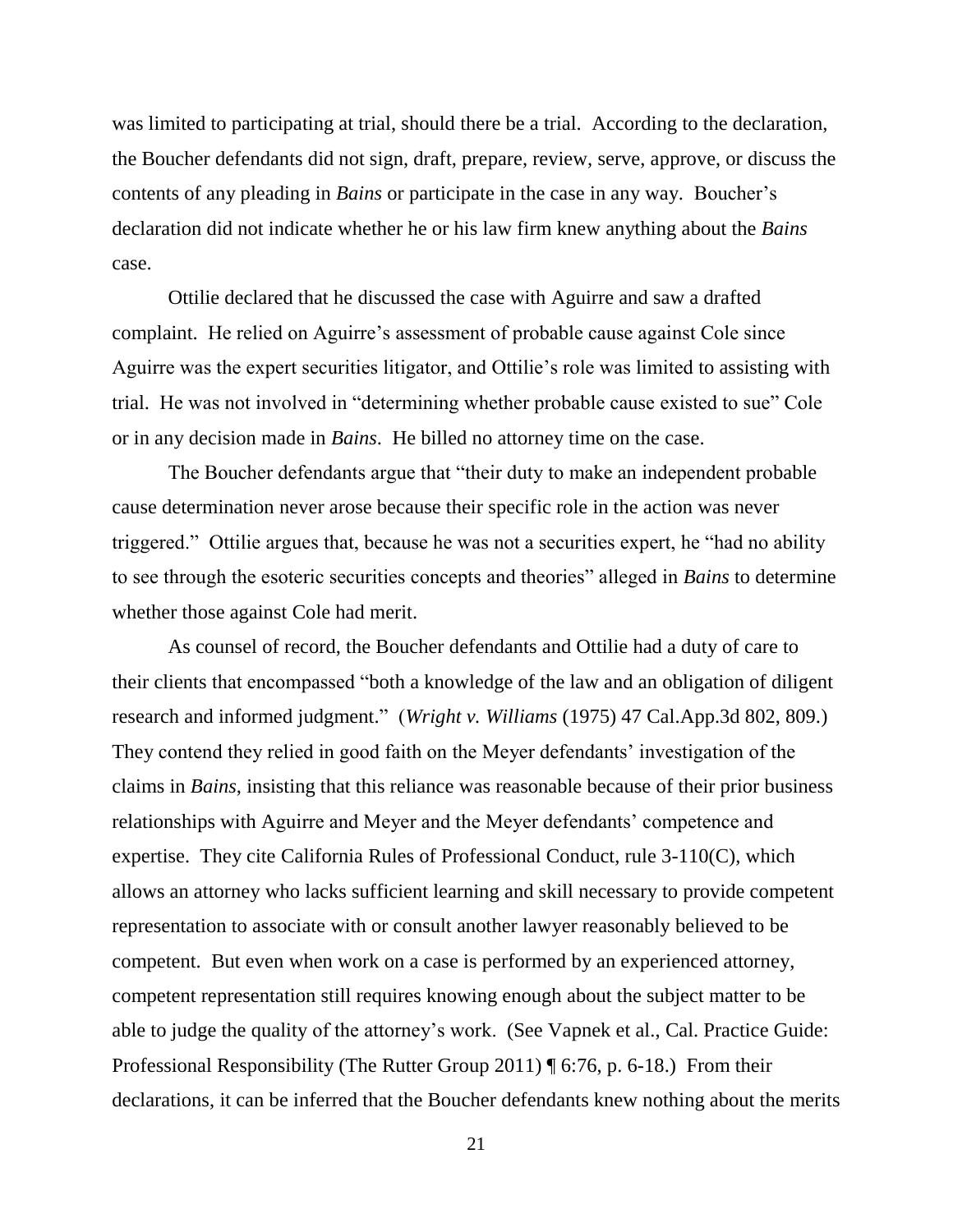of the *Bains* case and that Ottilie, despite his discussions with Aguirre, did not understand the theories asserted in the case sufficiently to be able to judge their merit.

California law generally allows an attorney of record to associate another attorney and to divide the duties of conducting the case. (*Wells Fargo & Co. v. City Etc. S.F.* (1944) 25 Cal.2d 37, 42; see also *Streit v. Covington & Crowe* (2000) 82 Cal.App.4th 441, 445–446.) This does not mean, however, that an associated attorney whose name appears on all filings in a case and who is served with all documents filed by the other side need not know anything about the case with which he or she is associated. Nor should an associated attorney whose name appears on all filings be able to avoid liability by intentionally failing to learn anything about a case that may turn out to have been maliciously prosecuted in whole or in part.

Aside from the duty to the client, an attorney has a responsibility to avoid frivolous or vexatious litigation. (See Code Civ. Pro., § 128.7, subd. (b) [attorney who "presents" pleading, motion or similar paper to court impliedly certifies its legal and factual merit].) In *In re Girardi* (9th Cir. 2010) 611 F.3d 1027, in the context of imposing sanctions under 28 U.S.C. § 1927 for recklessly or intentionally misleading the court through frivolous filings, a special master appointed by the Ninth Circuit explained that the "willful ignorance" of the plaintiffs' cocounsel of record in the underlying case was not a defense. (*Id*. at pp. 1061–1062, citing *In re Mitchell* (3d Cir. 1990) 901 F.2d 1179, 1188 [division of labor among counsel does not diminish attorney's personal responsibility for complying with court rules].) The special master recommended that the attorney be sanctioned despite his claim to have been unaware of the false positions propagated in briefs to which his signature was affixed by another counsel of record. (*Id*. at p. 1062 & fn. 47.) Based on the special master's recommendations, the attorney and his law firm were held liable for a portion of the attorney fees and costs incurred by the defendants in the underlying case. (*Id*. at p. 1067.)

While the filings in *Bains* were not personally signed by Ottilie or anyone at Boucher's law firm, the Boucher defendants and Ottilie lent their names to all filings in that case, supporting an inference that they "presented" these filings to the court and thus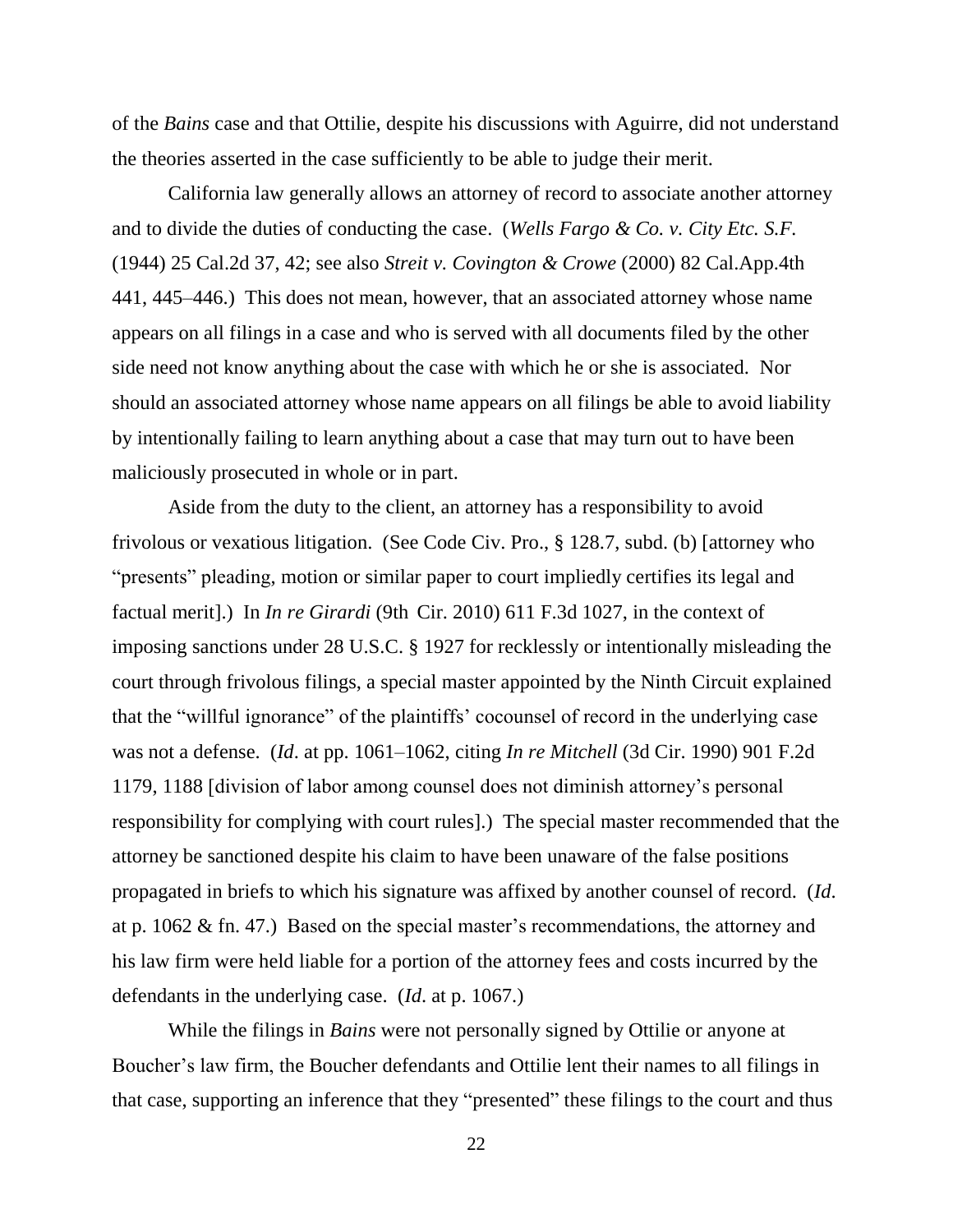initiated and prosecuted *Bains* along with the Meyer defendants. (See Code Civ. Pro.,  $\S$  128.7, subd. (b) ["presenting" pleadings, motions, and other similar papers to court includes "signing, filing, submitting. . ." these papers].) The Boucher defendants and Ottilie cannot avoid liability for malicious prosecution by claiming to have been ignorant of the merits of the allegations made against Cole in *Bains*.

The Boucher defendants argue that there is no authority for holding them liable for maliciously initiating or prosecuting the case against Cole just because their names appeared on filings in *Bains* because they did not actively participate in the case. Cole relies on *Sycamore Ridge Apartments LLC v. Naumann* (2007) 157 Cal.App.4th 1385 (*Sycamore Ridge*). *Sycamore Ridge* was a malicious prosecution case brought by a landlord against the attorneys who represented a tenant in a prior case. The prior case was brought on behalf of 45 tenants and alleged 18 causes of action based on poor living conditions and unfair business practices. (*Id*. at pp. 1392–1393.) One tenant's response to interrogatories indicated that she suffered no personal injury or property damage. (*Id*. at p. 1403.) In a 2-1 decision, the *Sycamore Ridge* court denied an anti-SLAPP motion filed by the LaFave attorney defendants, who had entered the prior case as cocounsel a month before the tenant's claims were dismissed at her request. (*Id*. at p. 1394, 1410.)

The court reasoned that "[b]efore agreeing to become attorney of record in a pending case, an attorney should, at a minimum, be familiar with the client's claims and should have made a preliminary determination whether probable cause exists to support the asserted claims or defenses. By associating into the case as cocounsel, the LaFave defendants became the proponents of all of [the tenant's] claims, which included a large number of claims that were untenable on their face.‖ (*Sycamore Ridge, supra*, 157 Cal. App. 4th at p. 1407.) The court reasoned further that " $[m]$ aintaining a case one knows, or should know, is untenable continues to harm the defendant as long as the case remains open, since the defendant must continue to prepare a defense to the case as long as the case appears to be moving forward. An attorney who associates into a case that is being maliciously prosecuted participates in harming the defendant for the time period that the attorney allows the untenable claims to remain alive." (*Id.* at p. 1410.) The court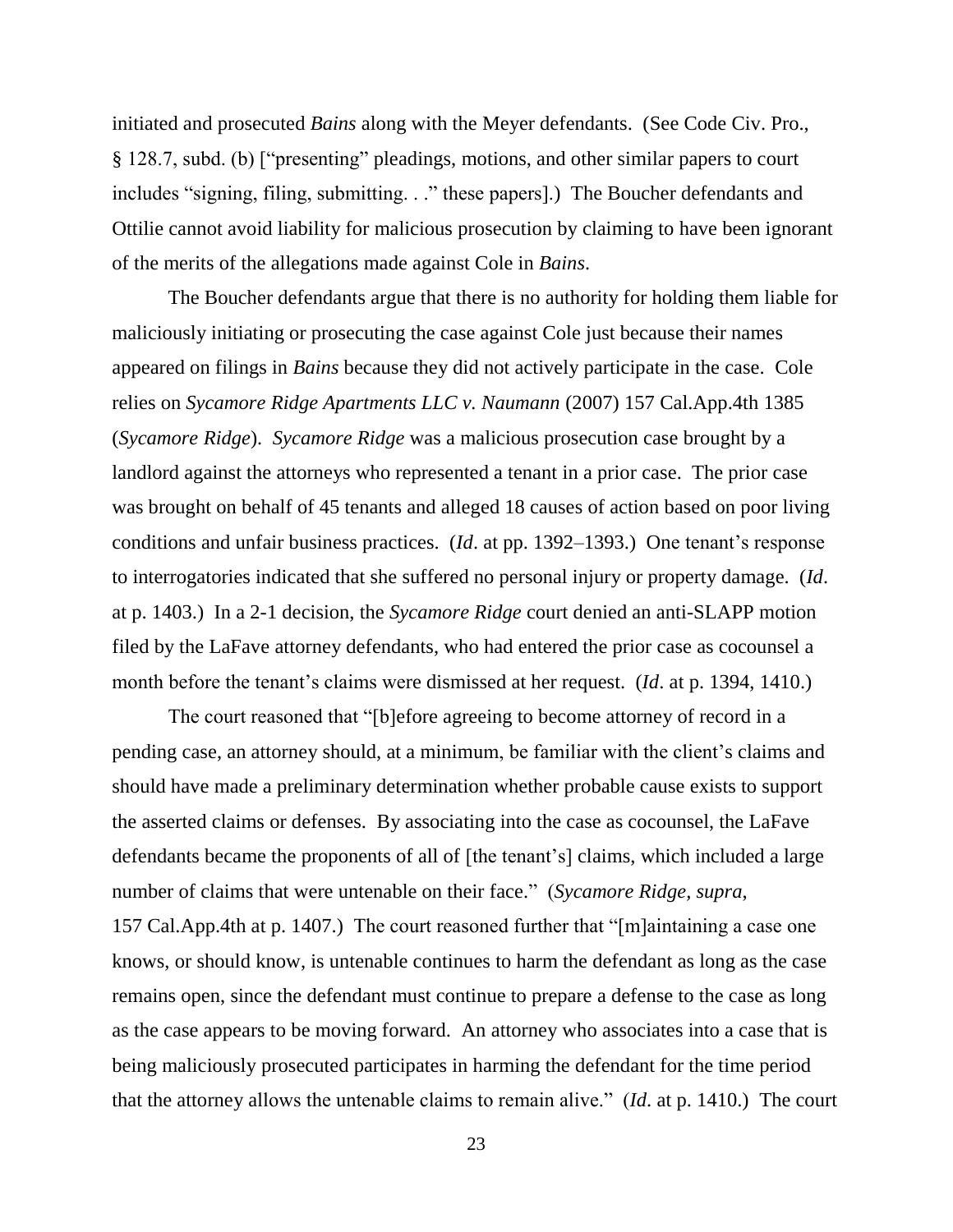rejected the LaFave defendants' claims that their role was limited to one part of the case, "the mold exposure aspect of the litigation"'; that they were not involved in selecting the plaintiffs or causes of action; and that they believed the lawsuit against the landlord was supported by probable cause. (*Ibid*.)

The Boucher defendants and Ottilie argue that *Sycamore Ridge* is distinguishable and should be limited to its facts. But their arguments are not substantively different from those made by the LaFave defendants, and the evidence presented in relation to the anti-SLAPP motions does not require us to expand the holding of *Sycamore Ridge*.

The LaFave defendants did nothing beyond associating as counsel. (*Sycamore Ridge, supra*, 157 Cal.App.4th at p. 1396.) Their contemplated role was limited to the mold exposure aspect of the case and apparently was not triggered in the month after they associated into the case and before the tenant's claims were dismissed. (*Id*. at pp. 1396, 1410.) Thus, *Sycamore Ridge* provides authority for holding an attorney liable for the very act of associating into a case containing frivolous claims.

The LaFave defendants were associated as experts in a particular area of law, mold exposure liability. (*Sycamore Ridge, supra*, 157 Cal.App.4th at p. 1410.) The Boucher defendants and Ottilie claim to have been associated as trial counsel in *Bains*, and thus presumably would have had to be proficient in all aspects of the case in order to try it, had the case gone to trial. Also, unlike the LaFave defendants, whose association into a partially frivolous case was for a brief one month before the unmeritorious claims were dismissed (*id*. at pp. 1394, 1410), the Boucher defendants and Ottilie were associated with the *Bains* case for years. The circumstances of the Boucher defendants and Ottilie's association in this case appear to be more egregious than those of the LaFave defendants in *Sycamore Ridge.* 

No explanation has been offered as to why the Boucher defendants and Ottilie needed to associate in *Bains* from the very beginning, why they allowed their names to appear as counsel for the plaintiffs on filings in *Bains* over several years, or why they did not advise the court and opposing counsel of their limited involvement in the case. The Boucher defendants argue that there is no evidence they associated with the case for an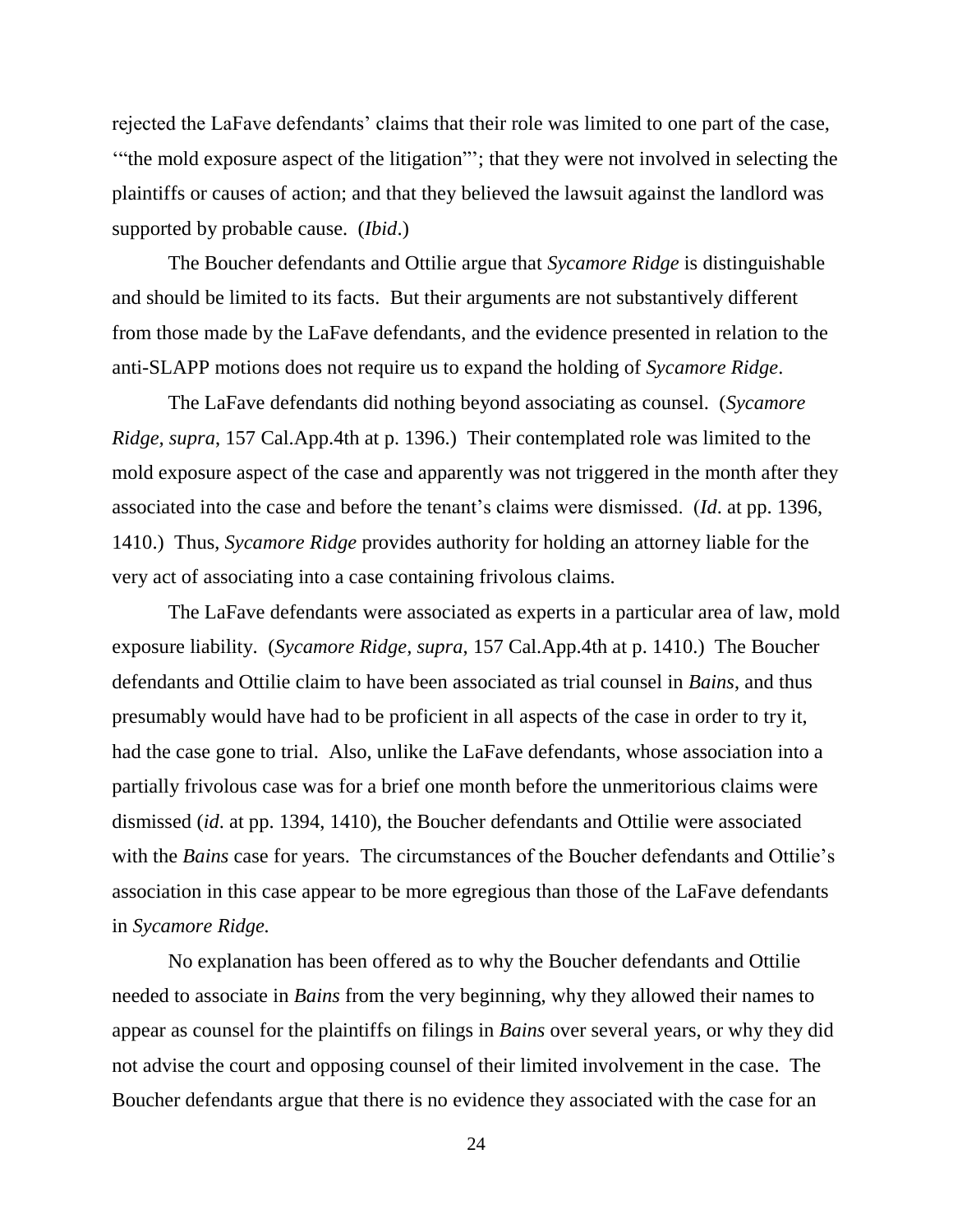improper purpose, such as to "show more power." But their premature association supports that inference.

It also undercuts the public policy argument that attorneys should not be required to create a record of diligence before their role as cocounsel is triggered. Attorneys may easily avoid liability for malicious prosecution without having to engage in premature work on a case if they refrain from formally associating in it until their role is triggered. Attorneys may also avoid liability if they refrain from lending their names to pleadings or motions about which they know next to nothing.

Although they argue that their relationship with the Meyer defendants justified their association in the case, the Boucher defendants and Ottilie have not shown they had any knowledge of the claims asserted against Cole in *Bains* or made any effort to independently investigate and research the validity of these claims. The failure to make such a showing supports the conclusion that they lent their names to the case with indifference to its actual merit. Cole has thus made the minimum showing required to survive the Boucher defendants' and Ottilie's anti-SLAPP motions.<sup>7</sup>

#### III

Cole's defamation claim is based on the publication of the fourth amended complaint on the Internet. The evidence he provided in support of his opposition to the anti-SLAPP motions established that, as late as August 2009, the complaint could be accessed through a hyperlink under "Recent Cases" on the Meyer  $\&$  Associates website.

Initially, Cole disputes that the online publication of the complaint is an activity protected by the anti-SLAPP statute. The Meyer defendants argue without any analysis that it is protected by Code of Civil Procedure section 425.16, subdivision (e)(1) as a "writing made before  $a \dots$  judicial proceeding," and by subdivision (e)(2) as a "writing made in connection with an issue under consideration or review by  $a \dots$  judicial body."

 $<sup>7</sup>$  Because we hold that Cole has made a prima facie showing of probability of</sup> prevailing on his malicious prosecution claims against the Boucher defendants and Ottilie, we do not reach his argument that the trial court abused its discretion in not allowing him to conduct discovery into these defendants' participation in *Bains*.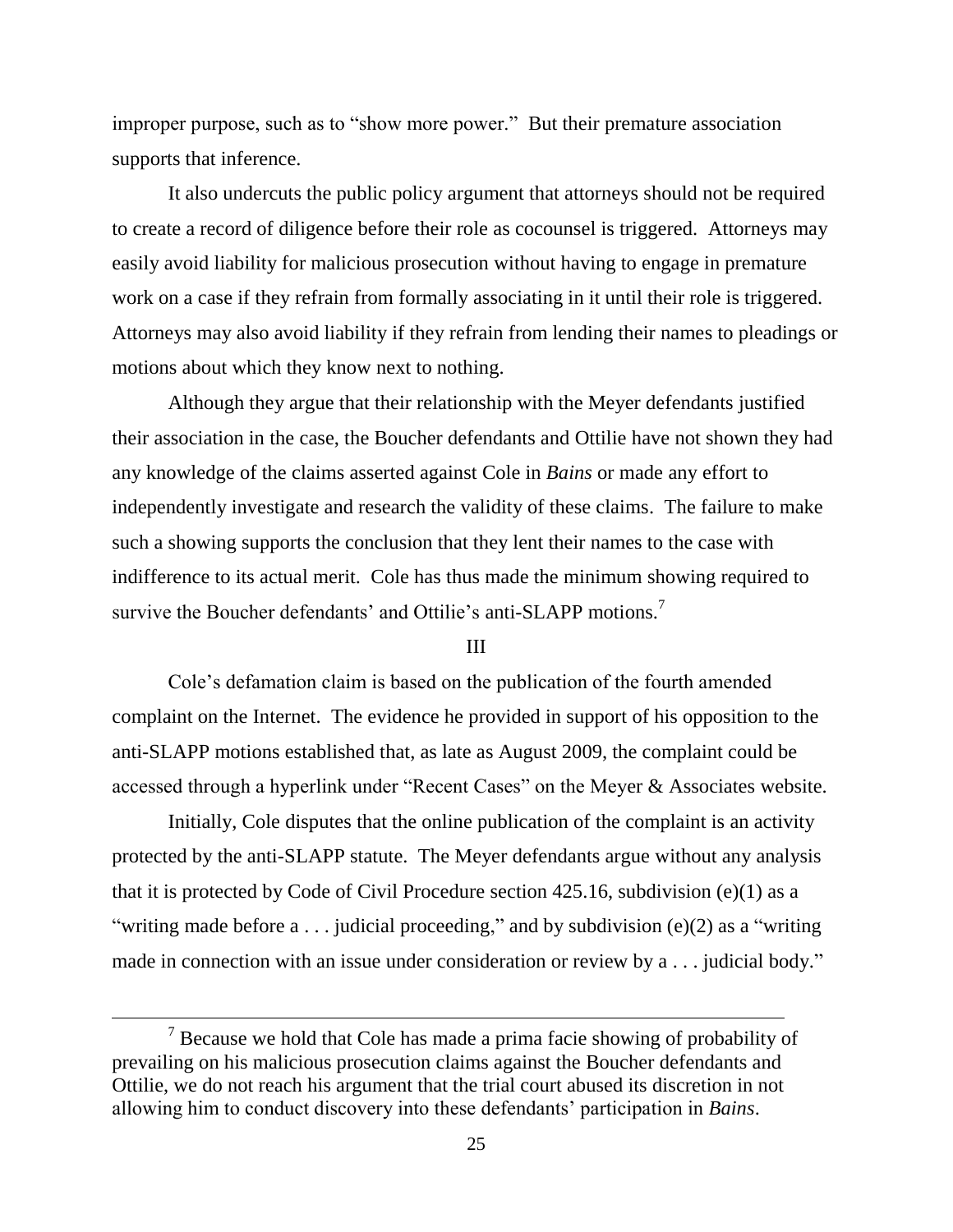They fail to distinguish the filing of the complaint in the *Bains* case from its republication on the Internet.

The litigation privilege in Civil Code section 47, subdivision (b) had been used to determine whether a statement is protected by Code of Civil Procedure section 425.16, subdivisions (e)(1) and (2). (*Flatley v. Mauro* (2006) 39 Cal.4th 299, 323.) It does not apply to republications of privileged statements to nonparticipants in the action. (*Silberg v. Anderson* (1990) 50 Cal.3d 205, 219.) The scope of Code of Civil Procedure section 425.16, subdivision (e)(2) is somewhat broader. (See *Contemporary Services Corp. v. Staff Pro Inc.* (2007) 152 Cal.App.4th 1043, 1055 [e-mail litigation update protected].) Here, the record does not establish exactly when the complaint was uploaded on the law firm's website. By August 2009 the *Bains* case was no longer pending in any court since the Supreme Court had denied the plaintiffs' petition for review in July 2009. The Meyer defendants have not shown that the complaint was published on the Internet before a judicial proceeding or in connection with an issue under consideration by a judicial body.

The Meyer defendants alternatively assert that publishing the complaint on the internet is protected by Code of Civil Procedure section 425.16, subdivisions (e)(3) and  $(4)$  as a statement "made in  $\dots$  a public forum in connection with an issue of public interest" or made "in connection with a public issue or an issue of public interest." An Internet website that is accessible to the general public is a public forum.<sup>8</sup> (*Kronemyer v. Internet Movie Database Inc.* (2007) 150 Cal.App.4th 941, 950.) Whether posting the complaint on the law firm's website was in connection with an issue of public interest presents a closer question.

The Meyer defendants rely on cases holding that corporate activity is an issue of public interest if the company is publicly traded, has many investors, and has promoted itself through press releases. (See *Ampex Corp. v. Cargle* (2005) 128 Cal.App.4th 1569,

<sup>&</sup>lt;sup>8</sup> The single publication rule applies to Internet publication regardless of how many people actually see it. (*Traditional Cat Assn., Inc. v. Gilbreath* (2004) 118 Cal.App.4th 392, 395, 399.) Under that rule, publication occurs when the allegedly defamatory statement is first made available to the public. (*Id*. at p. 401.)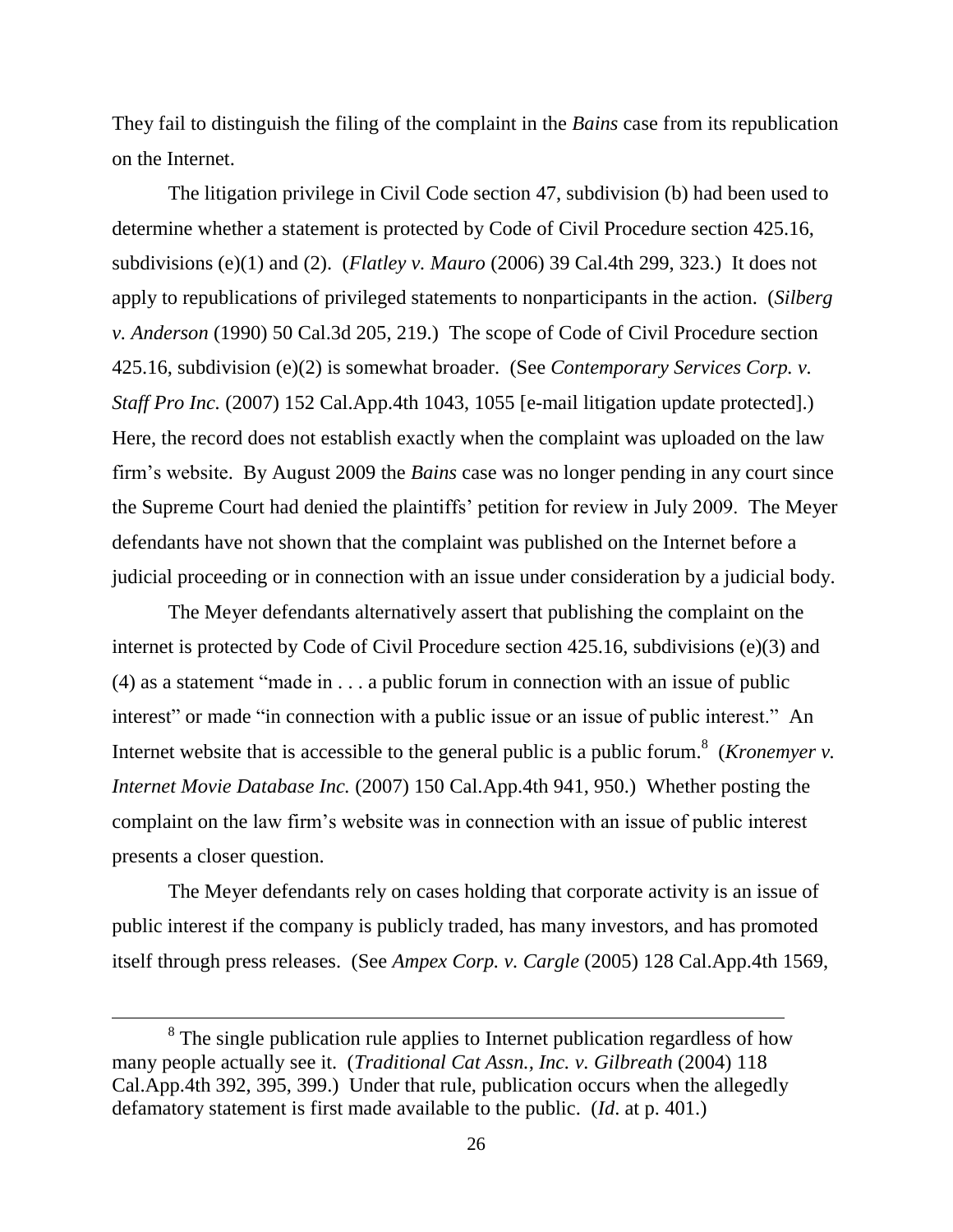1576 [postings on message board spurred by company's press release]; *ComputerXpress, Inc. v. Jackson* (2001) 93 Cal.App.4th 993, 1010–1011 [posting of complaint filed with Securities and Exchange Commission about possible securities law violations].) These cases involve postings about existing companies, whose financial health and management are a concern to the investing public.

In contrast, the *Bains* complaint contained allegations of corporate fraud at a defunct company. It is unclear from the record whether the fraud at Peregrine was still an issue of widespread public interest at the time the complaint was posted on the firm's website. Nor have the Meyer defendants shown that the complaint contributed to the debate as opposed to reporting "some earlier conduct or proceeding." (*Wilbanks v. Wolk* (2004) 121 Cal.App.4th 883, 898.) We are therefore inclined to agree with Cole that the Meyer defendants have not met their burden of proof on the threshold issue whether the anti-SLAPP statute applied to the defamation claim. (See *Jarrow*, *supra*, 31 Cal.4th at p. 733.)

Even assuming that the burden shifted to Cole to show a likelihood of prevailing on the merits, the only challenge to the defamation claim in the trial court was that the complaint was absolutely privileged under Civil Code section 47, subdivision (b). As we have explained, the litigation privilege does not apply to the republication of privileged statements to nonparticipants in the action. (*Silberg v. Anderson*, *supra*, 50 Cal.3d at p. 219.) Republications may be protected by other privileges, such as the fair reporting privilege under Civil Code section 47, subdivision  $(d)(1)$ , which protects "a fair and true report in, or a communication to, a public journal, of  $(A)$  a judicial  $\ldots$  proceeding." But the Meyer defendants have not identified any privilege that would apply to posting the complaint on the law firm's website.

For the first time on appeal, the Meyer defendants argue that Cole is a limited purpose public figure and that he cannot show by clear and convincing evidence that the allegations in the complaint were made with malice. They claim that the facts needed to decide these issues are in the record. We disagree.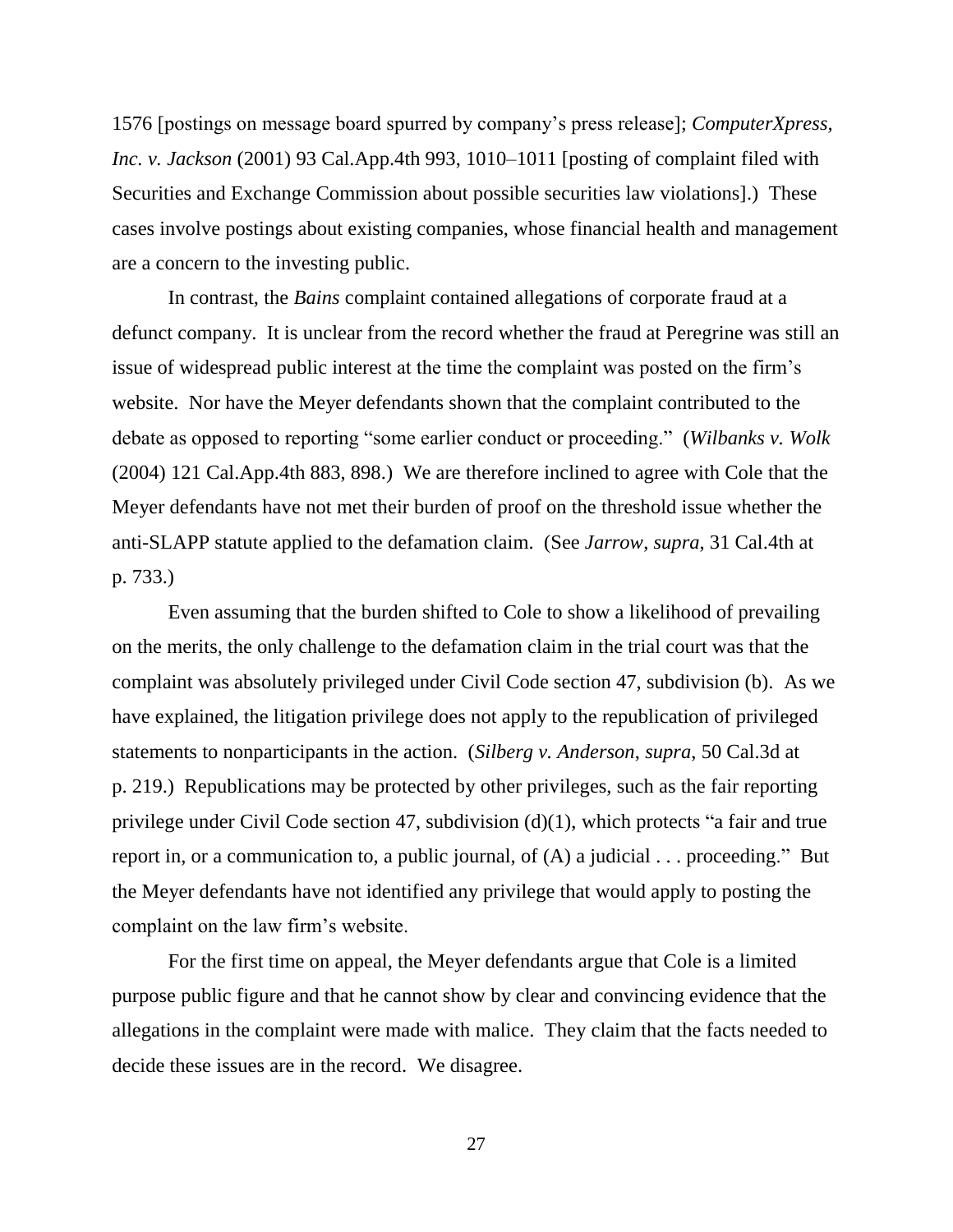In *Khawar v. Globe Internat., Inc*. (1998) 19 Cal.4th 254, 265, the court explained that "assuming a person may ever be accurately characterized as an *involuntary* public figure," this characterization is reserved "for an individual who, despite never having *voluntarily* engaged the public's attention in an attempt to influence the outcome of a public controversy, nonetheless has acquired such public prominence in relation to the controversy as to permit media access sufficient to effectively counter media-published defamatory statements." There is no evidence in the record about Cole's prominence in the controversy surrounding Peregrine's collapse or his media access as a result. The Meyer defendants propose that he became a limited purpose public figure by virtue of his position at the company and the ensuing lawsuits and investigations. They present no authority for the proposition that legal actions by themselves may turn an individual into a limited purpose public figure. The authority appears to be to the contrary. (See *Reader's Digest Assn. v. Superior Court* (1984) 37 Cal.3d 244, 254 ["a person or group should not be considered a 'public figure' solely because that person or group is a criminal defendant [citation]; has sought certain relief through the courts [citation]; or merely happens to be involved in a controversy that is newsworthy [citation]".)

We conclude that the Meyer defendants' anti-SLAPP motion did not adequately challenge the defamation claim against Meyer and Meyer & Associates.

IV

The trial court struck Cole's defamation claim against all defendants except Meyer and Meyer & Associates. Cole's opening brief on appeal did not raise any issue with regard to this ruling, and in response to the cross-appeal, he argued that the ruling must be affirmed. From this, we conclude that he has not challenged the striking of the defamation claim as to Aguirre, Ottilie and the Boucher defendants. Our conclusions about the defamation claim against Meyer and Meyer & Associates do not affect the trial court's ruling as to the other defendants.

A defendant prevailing on a special motion to strike is entitled to recover his or her attorney fees and costs for the motion. (Code Civ. Proc., § 425.16, subd. (c)(1).) Where the motion is partially successful, the question is whether the results obtained are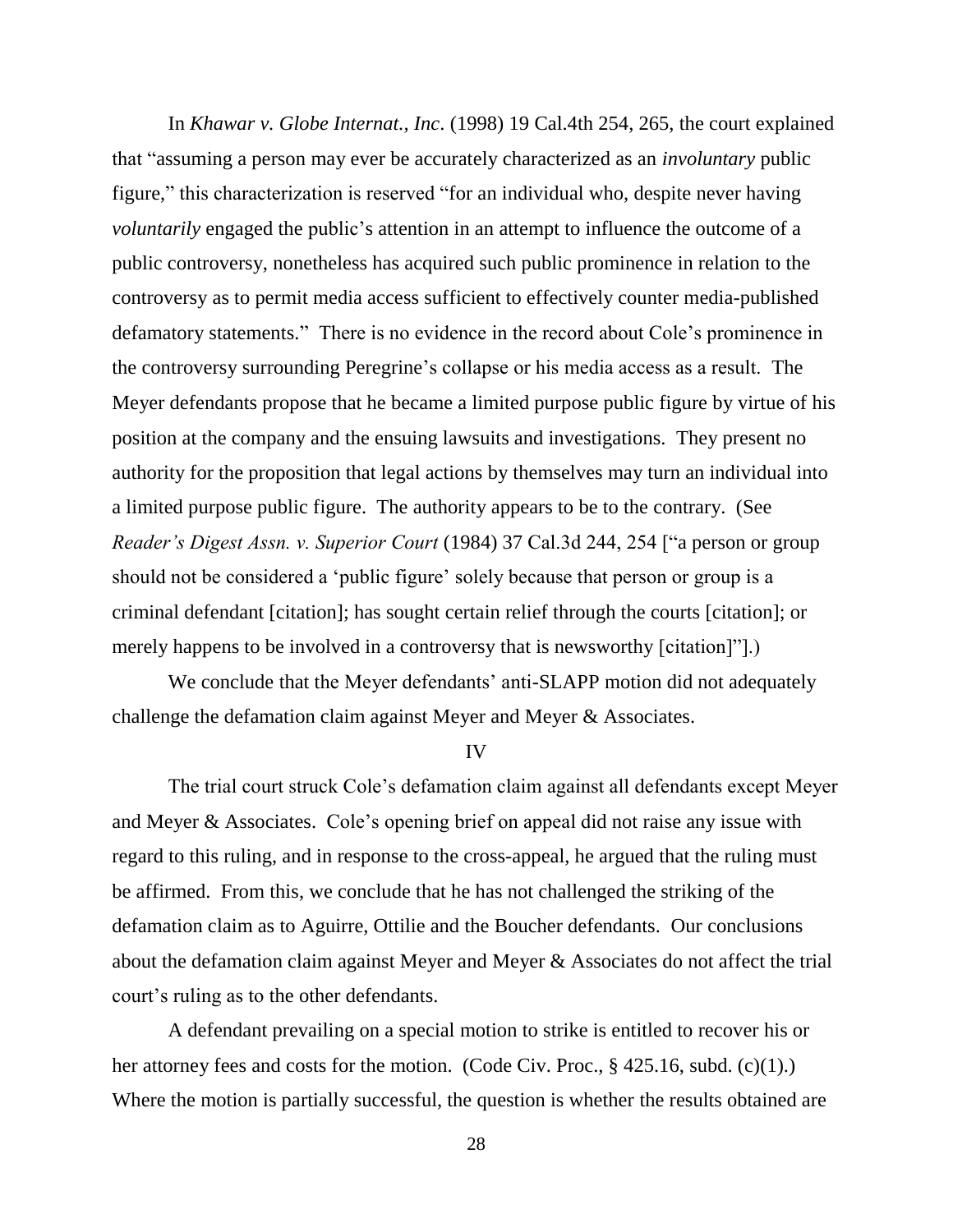insignificant and of no practical benefit to the moving party. (*Fremont Reorganizing Corp. v. Faigin* (2011) 198 Cal.App.4th 1153, 1177.) A court awarding fees and costs for a partially successful anti-SLAPP motion must exercise its discretion in determining their amount in light of the moving party's relative success in achieving his or her litigation objectives. (*Ibid*.)

The trial court granted the Boucher defendants' and Ottilie's anti-SLAPP motions in full and awarded attorney fees and costs for the motions without allocating the awards between the defamation and the malicious prosecution claims. Because we partially reverse the order granting these defendants' anti-SLAPP motions with regard to the malicious prosecution claims against them, the award of attorney fees and costs to Ottilie in the September 9, 2010 order and to the Boucher defendants in the November 15,  $2010^9$ order also must be reversed. On remand, the trial court must exercise its discretion in determining the appropriate amount of fees and costs, if any, to which these defendants are entitled.

### **DISPOSITION**

The September 9, 2010 order granting the special motions to strike is reversed as to the malicious prosecution claims against the Boucher defendants and Ottilie and as to the award of attorney fees and costs to Ottilie. In all other respects the order is affirmed. The November 15, 2010 order is reversed to the extent it awarded attorney fees and costs to the Boucher defendants. It is affirmed in all other respects. The case is remanded to

 $9<sup>9</sup>$  The entry date of an appealable order is the date it is entered in the minutes unless the minute order directs that a written order be prepared. (Cal. Rules of Court, rule 8.104(c)(2).) The November 15, 2010 minute order did not direct the preparation of a written order, even though written orders were later filed. On appeal from the minute order, Cole challenges only the award of fees and costs to the Boucher defendants and not the contemporaneous award of fees and costs to Aguirre. Thus, the November 15, 2010 minute order is reversed only in part. The partial reversal necessarily affects also the November 22, 2010 written order confirming the award of fees and costs to the Boucher defendants.